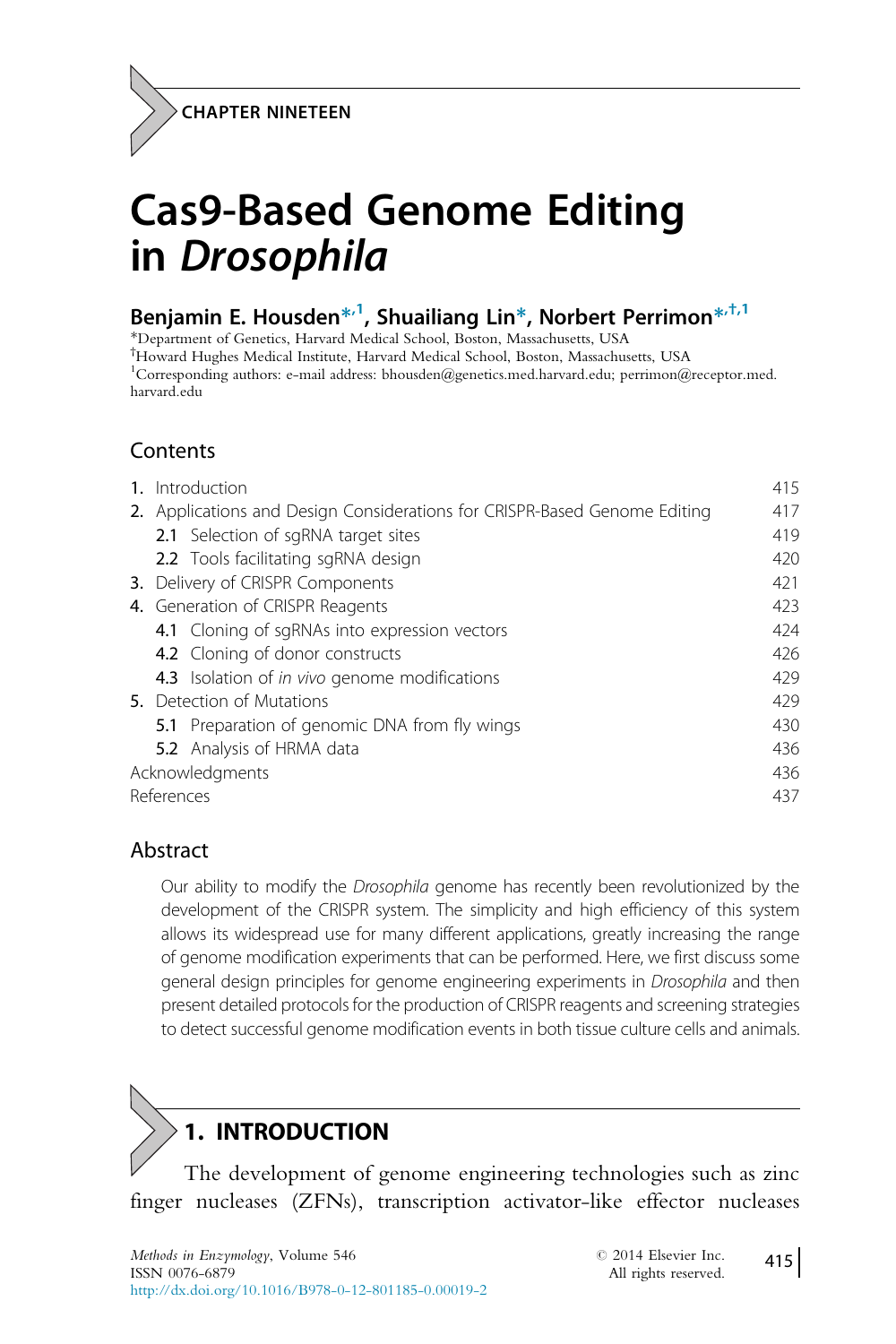(TALENs), and clustered regularly interspaced short palindromic repeats (CRISPR) has revolutionized our ability to modify endogenous genomic sequences in *Drosophila* both in cultured cells and in vivo [\(Bassett & Liu,](#page-22-0) [2014; Bassett, Tibbit, Ponting, & Liu, 2013, 2014; Beumer,](#page-22-0) [Bhattacharyya, Bibikova, Trautman, & Carroll, 2006; Beumer & Carroll,](#page-22-0) [2014; Bottcher et al., 2014; Gratz et al., 2013; Gratz, Wildonger,](#page-22-0) [Harrison, & O'Connor-Giles, 2013; Gratz et al., 2014; Kondo, 2014;](#page-22-0) [Kondo & Ueda, 2013; Ren et al., 2013; Sebo, Lee, Peng, & Guo, 2014;](#page-22-0) [Yu et al., 2013, 2014](#page-22-0)). ZFNs, TALENs, and CRISPR all function with similar mechanisms whereby a nonspecific nuclease is combined with a sequence-specific DNA binding element to generate a targeted doublestrand break (DSB). The DSB is then repaired using either the nonhomologous end joining (NHEJ) pathway or the homologous recombination (HR) pathway ([Bibikova, Golic, Golic, & Carroll, 2002; Chapman, Taylor, &](#page-22-0) [Boulton, 2012](#page-22-0)). The generation of a DSB in a coding region and repair by NHEJ can lead to small insertions or deletions (indel mutations) and therefore generate a knockout of a specific gene. In contrast to NHEJ, HR generally uses the homologous chromosome as a template and repairs the DSB with no sequence alterations. However, this mechanism can be exploited by including a donor construct with "arms" homologous to the target region. At some frequency, the donor will be used by the HR machinery as a template instead of the homologous chromosome, leading to a precise modification of the target site [\(Bottcher et al., 2014](#page-22-0)). Depending on the nature of the donor construct, this could be an insertion of exogenous sequence (e.g., GFP), introduction of a mutant allele, etc. Such insertions are generally referred to as knock-ins.

Although all three genome engineering technologies have been used successfully to produce genomic changes, CRISPR appears to function with considerably higher efficiency than ZFNs or TALENs [\(Beumer, Trautman,](#page-22-0) [Christian, et al., 2013; Bibikova et al., 2002; Yu et al., 2013](#page-22-0)). Furthermore, generation of the required reagents is considerably simpler, making CRISPR the method of choice in most situations. The CRISPR system requires two components. The first is Cas9, a nonspecific nuclease protein, and the second is a single-guide RNA (sgRNA) molecule, which provides sequence specificity by base pairing with the target genomic sequence ([Cong](#page-22-0) [et al., 2013; Mali, Yang, et al., 2013\)](#page-22-0). By altering the sequence of the sgRNA, highly specific DSBs can be generated at defined loci.

In order to take advantage of the CRISPR system in Drosophila, several factors must be considered and the approach taken must match the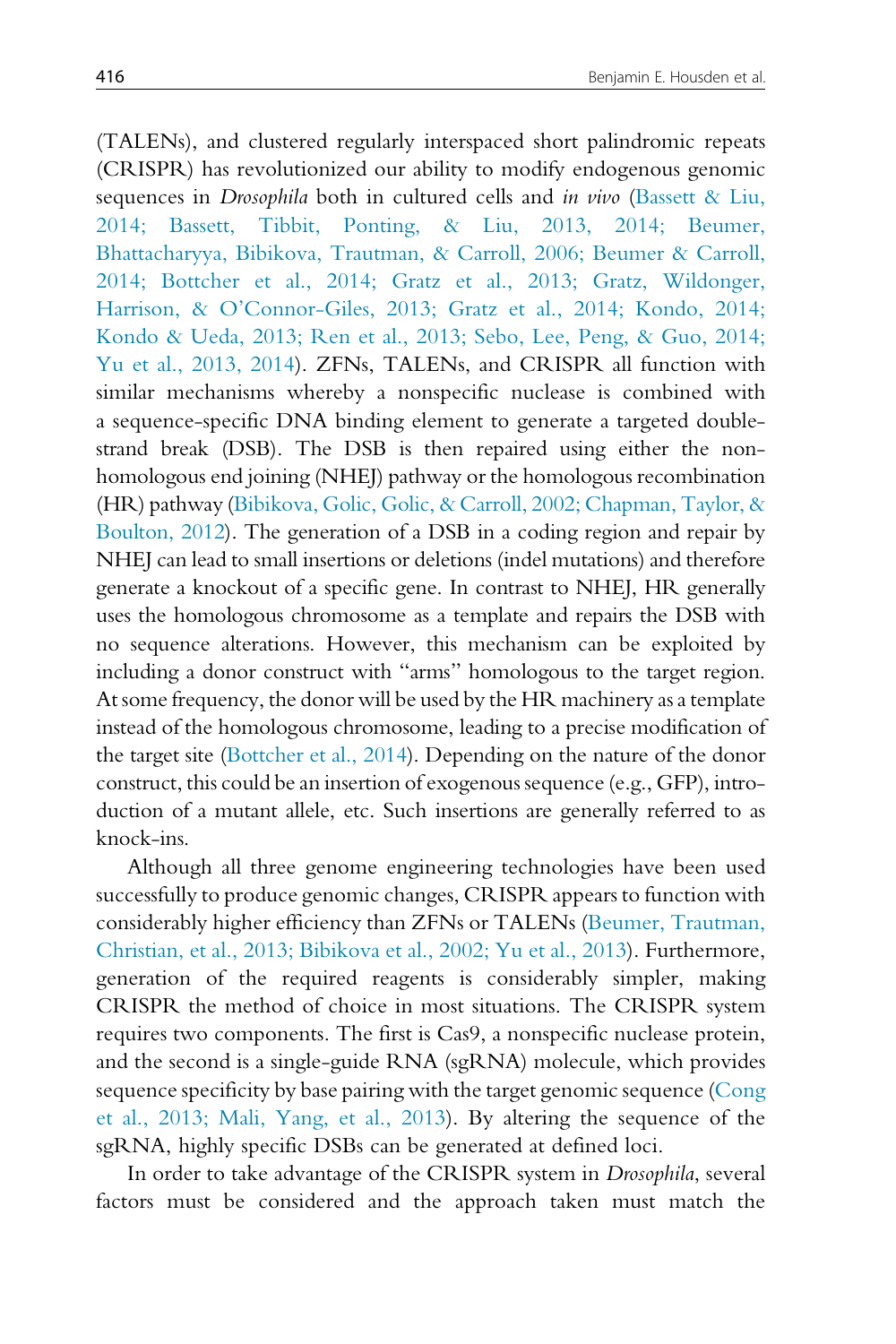experimental goals. For example, depending on the desired genomic modification (gene knockout, precise sequence modification, gene tagging, etc.), the sgRNA target site must be positioned differently. Furthermore, offtarget effects, mutation efficiency, use of a donor construct, and method of reagent delivery must all be considered to achieve the intended result with high specificity and efficiency.

# 2. APPLICATIONS AND DESIGN CONSIDERATIONS FOR CRISPR-BASED GENOME EDITING

CRISPR can be used to generate a diverse range of genomic modifications including small random changes, insertions, deletions, and substitutions. In order to achieve the desired outcome, different approaches must be taken and several aspects of sgRNA design should be considered. Here we describe the most common applications and some general approaches to achieve them.

**1.** Random mutations at a given target site: In the absence of a donor construct, DSBs generated with CRISPR will be repaired primarily by NHEJ, leading to small indel mutations at the target site ([Chapman et al.,](#page-22-0) [2012\)](#page-22-0). This approach is somewhat limited due to the lack of control over the mutations produced and the small region of sequence affected. Therefore, NHEJ is not the best approach for deletion of large regions of sequence or disruption of poorly characterized elements such as regulatory sequences. NHEJ is however very effective at generating frameshift mutations in coding sequences [\(Bibikova et al., 2002\)](#page-22-0) and so is the approach of choice for gene disruption.

By targeting a sgRNA to the coding sequence of the gene of interest, frameshifts can be produced with high efficiency [\(Bassett et al., 2013;](#page-22-0) [Cong et al., 2013; Gratz, Cummings, et al., 2013; Kondo & Ueda,](#page-22-0) [2013; Mali, Yang, et al., 2013; Ren et al., 2013; Sebo et al., 2014](#page-22-0)), leading to truncation of the encoded protein. An optimal sgRNA design for this application would target a genomic site close to the  $5'$  end of the coding sequence and in an exon common to all transcripts in order to maximize the chance of ablating protein function.

2. Insertion of exogenous sequences: In contrast to knockout of a gene via frameshift-inducing indels, insertion of exogenous sequences, such as for generation of GFP-tagged proteins, requires precise sequence alteration. To achieve this, CRISPR must be used in combination with a donor construct. Donor constructs consist of the sequence to be inserted,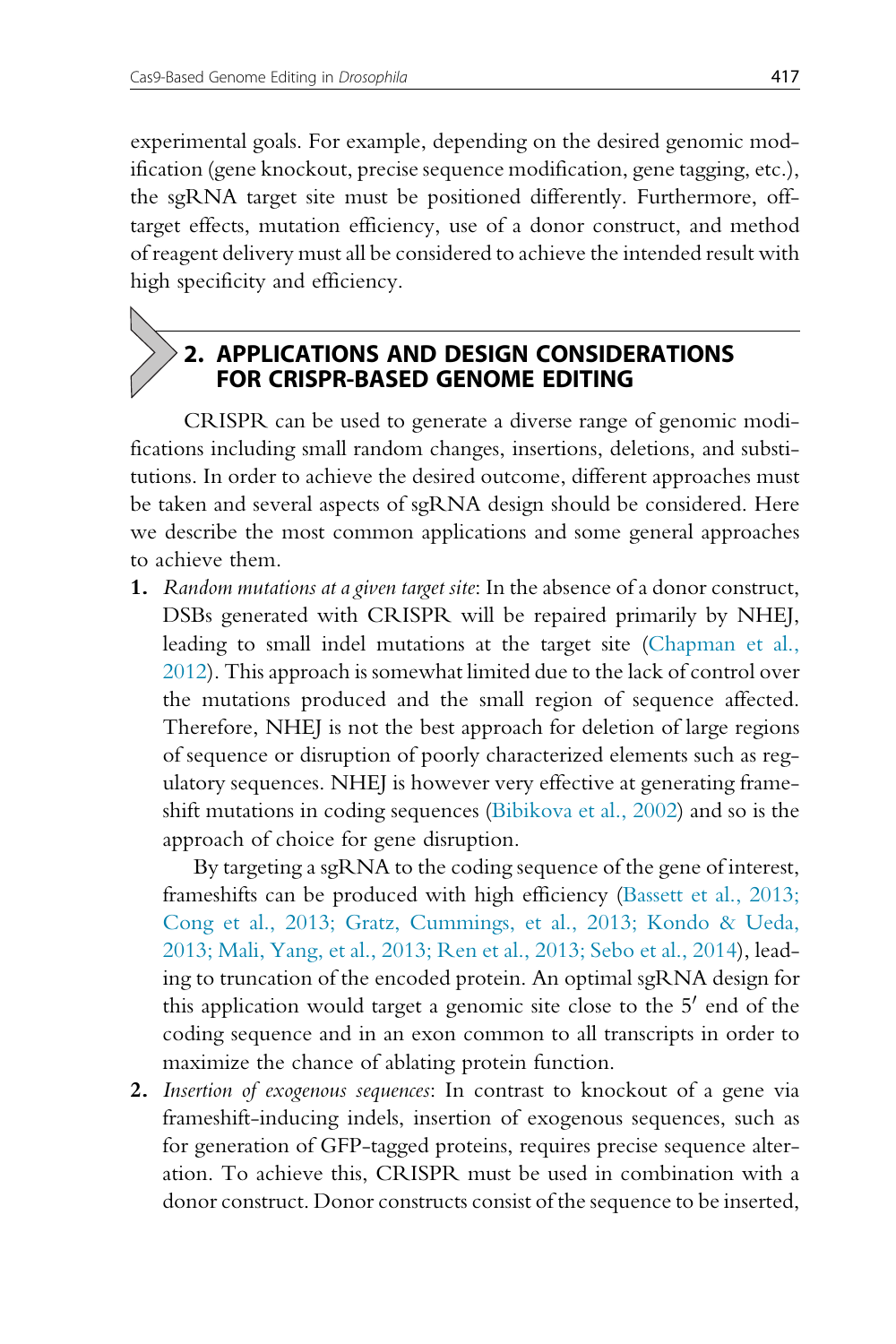flanked on either side by "arms" with sequences homologous to the target site. Once a DSB has been generated, a subset will be repaired by HR using the donor construct as a template and therefore insert the exogenous sequence into the target site [\(Auer, Duroure, De](#page-22-0) [Cian, Concordet, & Del Bene, 2014; Bassett et al., 2014; Dickinson,](#page-22-0) [Ward, Reiner, & Goldstein, 2013; Gratz et al., 2014; Xue et al.,](#page-22-0) [2014; Yang et al., 2013\)](#page-22-0). For this application, it is unlikely that an sgRNA target site will be available exactly at the point of insertion so sequences should be selected as close to this as possible to maximize efficiency.

Longer homology arms have been associated with higher efficiency of HR but only to a certain extent and no further improvement is seen past -1 kb ([Beumer, Trautman, Mukherjee, & Carroll, 2013; Bottcher](#page-22-0) [et al., 2014; Urnov et al., 2005](#page-22-0)). We therefore design all homology arms to be roughly 1 kb in length. In addition, knocking down the ligase4 gene, a component of the NHEJ repair pathway, biases repair toward HR and can improve efficiency of insertion. This method has been shown to be effective at increasing the rate of HR both in vivo and in cultured cells [\(Beumer et al., 2008; Bottcher et al., 2014; Bozas,](#page-22-0) [Beumer, Trautman, & Carroll, 2009; Gratz et al., 2014\)](#page-22-0).

Note that for some applications, such as generation of a point mutant allele, it may be possible to use a single-stranded DNA oligo as the donor, avoiding the need to generate a longer donor construct. However, this approach is limited to very small insertions [\(Gratz, Cummings,](#page-23-0) [et al., 2013\)](#page-23-0).

**3.** Specific deletions and substitutions: Similar to insertions, the generation of a deletion or substitution requires precise sequence alteration and so a donor construct should be used in combination with CRISPR. To generate a deletion, homology arms should be designed flanking the sequence to be deleted with no additional sequences cloned in between. In this case, the sgRNA target site can be anywhere within the sequence to be deleted.

Substitutions are produced in a similar manner to insertions with a donor containing the sequence to be inserted flanked by homology arms. The difference in this case is that the homology arms induce recombination at sites that are not directly adjacent but separated by the sequence to be deleted. Again, the sgRNA target should be within the sequence to be replaced.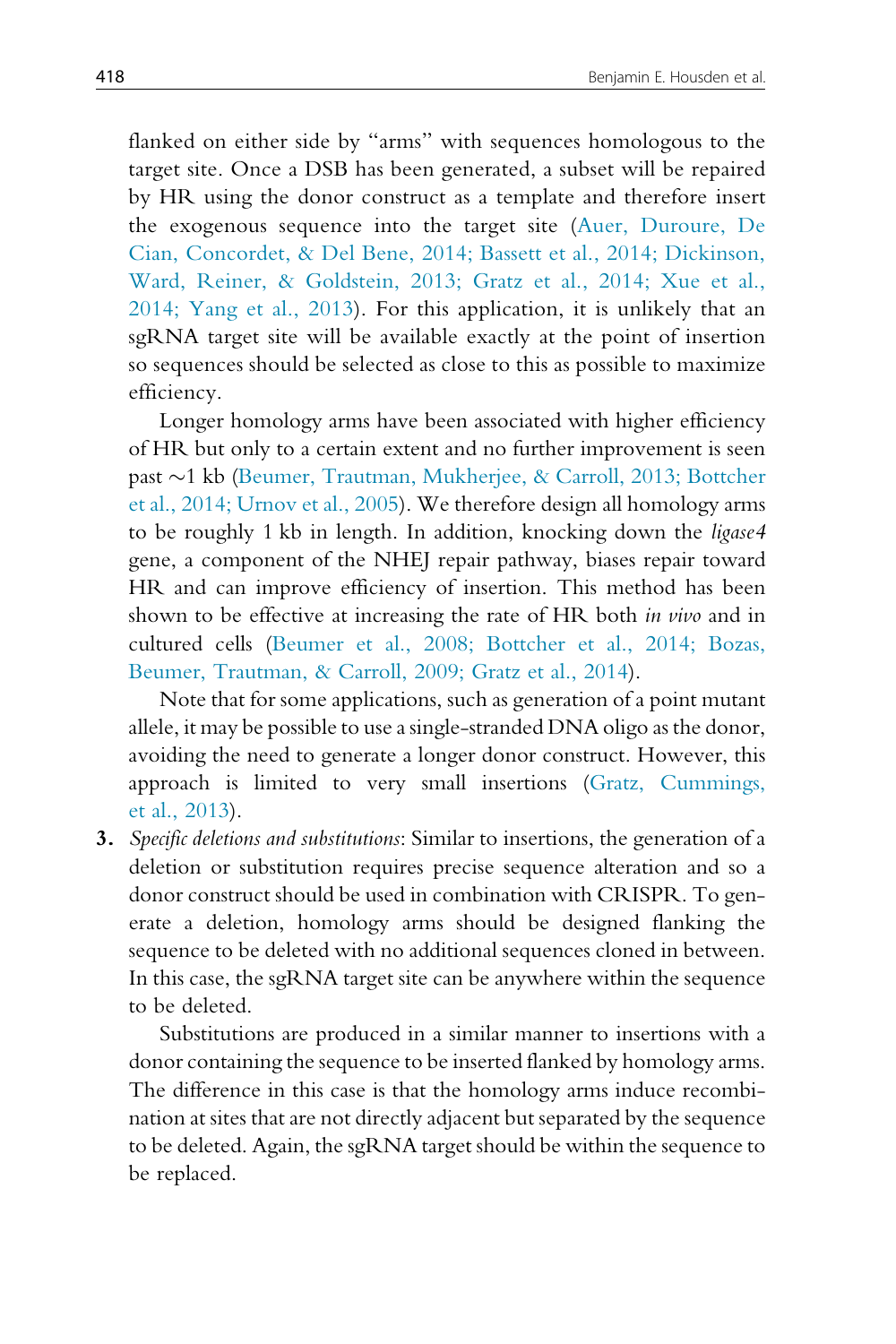#### 2.1. Selection of sgRNA target sites

One of the advantages of the CRISPR system over other existing genome editing technologies is the relative lack of sequence limitations in the targeted sites. The only requirement is the presence of a PAM sequence at the  $3'$  end of the target site. For Cas9 derived from Streptococcus pyogenes (SpCas9), the optimal PAM sequence is NGG (or NAG although this leads to lower efficiency) ([Jiang, Bikard, Cox, Zhang, & Marraffini, 2013](#page-23-0)), which occurs often throughout the Drosophila genome (every 10.4 bp on average). However, in some cases, such as modification of very precise regions, it may be difficult to find an appropriate PAM sequence. In this case, a more distant sgRNA target site can be used with an HR-based approach.

As described above, the target site of sgRNAs should be positioned based on the type of modification desired. Common to all of these approaches, a second consideration in the selection of a suitable sgRNA target site is the possibility of DSB generation at off-target sites. In mammalian systems, several reports suggest that off-target mutations may be a significant issue associated with the use of the CRISPR system ([Fu et al., 2013; Hsu et al., 2013;](#page-23-0) [Mali, Aach, et al., 2013; Pattanayak et al., 2013](#page-23-0)). Likely due in part to the lower complexity of the Drosophila genome, off-target events appear to be much less of a concern in this system [\(Ren et al., 2013\)](#page-24-0). Indeed, no publications have yet reported detection of off-target effects. In addition, the presence of off-target sites may not be a problem for some applications. For example, when performing genome alterations in vivo, off-target mutations on nontarget chromosomes can be tolerated because they can be crossed out of the initial stock. In contrast, off-target events anywhere in the genome may be of concern in cultured cells.

Although it is clear from several studies that sgRNAs have widely varying efficiencies, little is currently known about the factors affecting efficiency. It is therefore difficult to predict how well a specific sgRNA will function prior to testing. For this reason, it is often sensible to test the efficiency of several sgRNAs targeting the region of interest in cell culture to determine which are the most likely to generate DSBs at high efficiency before making the investment of time and effort involved with in vivo genome engineering. Moreover, in some situations, it may be advantageous to use an sgRNA with lower efficiency, such as when a homozygous mutation is cell lethal. In such cases, sgRNAs with lower efficiency may result in higher recovery of mutant lines due to an increase in heterozygous compared to homozygous mutants.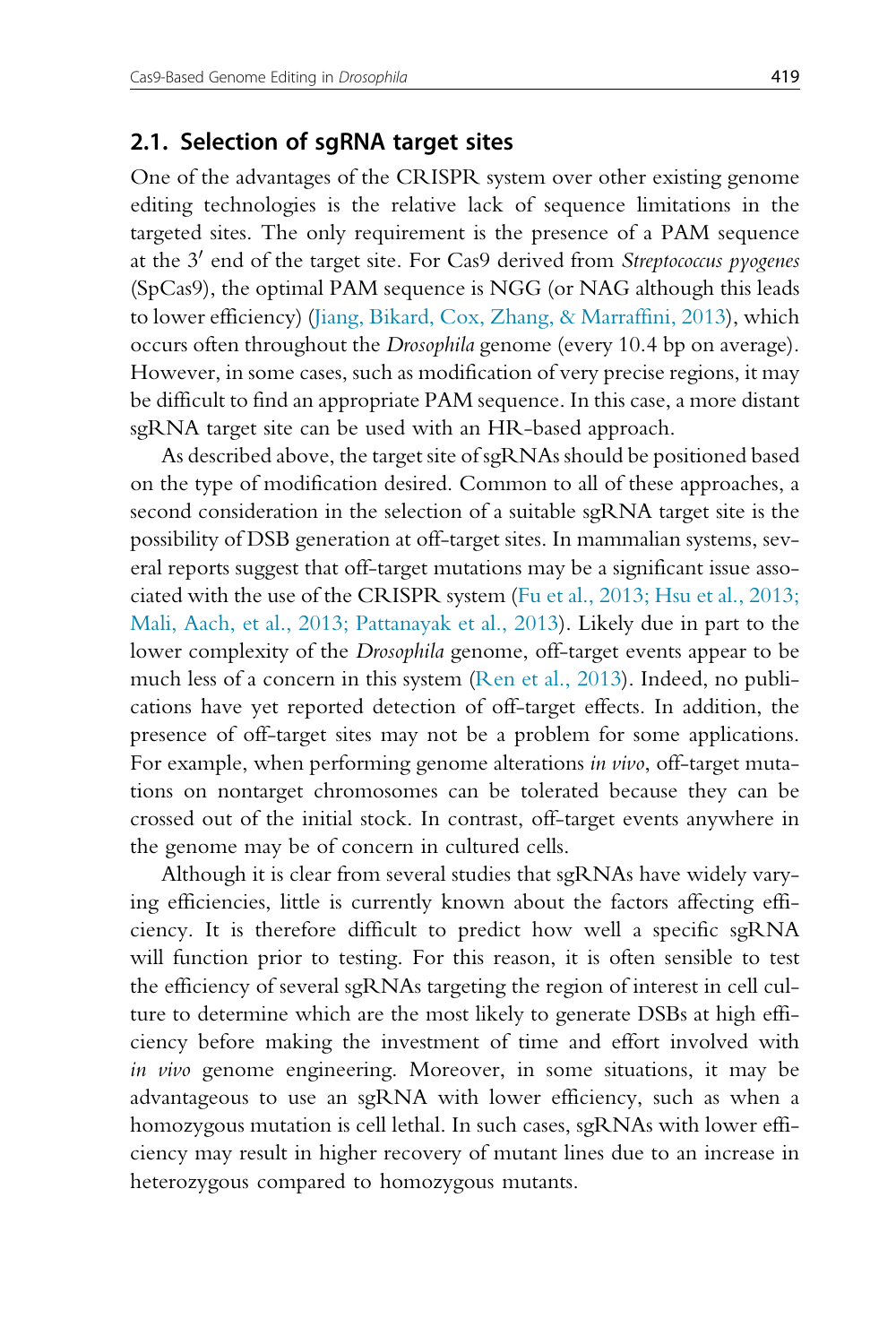## 2.2. Tools facilitating sgRNA design

To aid the design of sgRNAs, we recently developed an online tool allowing the user to browse all possible SpCas9 sgRNA targets in the Drosophila genome ([Ren et al., 2013\)](#page-24-0) [\(http://www.flyrnai.org/crispr2](http://www.flyrnai.org/crispr2)). sgRNAs can be filtered based on their genomic location (intron, CDS, UTR, intergenic, etc.), predicted off-target annotation with customizable stringency, and PAM sequence type (NGG or NAG). Individual target sites can then be selected from the genome browser interface to access more detailed annotation. This includes details of any potential off-target sites (genomic location, number and position of mismatches, etc.), whether the sgRNA sequence contains features that may prevent activity (such as a U6 terminator sequence), restriction enzyme sites that could be used to screen for mutations, and a score predicting the likely mutation efficiency at the intended target site. Using these predictions, we estimate that 97% of Drosophila protein-coding genes can be mutated with no predicted off-target mutations.

Several other tools are also available to facilitate sgRNA design [\(Mohr,](#page-23-0) [Hu, Kim, Housden, & Perrimon, 2014](#page-23-0)) (Table 19.1). For example, targetFinder ([Gratz et al., 2014](#page-23-0)) ([http://tools.flycrispr.molbio.wisc.edu/](http://tools.flycrispr.molbio.wisc.edu/targetFinder/) [targetFinder/\)](http://tools.flycrispr.molbio.wisc.edu/targetFinder/) can be used to design sgRNAs for many different Drosophila species. With e-CRISP ([Heigwer et al., 2014\)](#page-23-0) [\(http://www.e-crisp.org/E-](http://www.e-crisp.org/E-CRISP)[CRISP](http://www.e-crisp.org/E-CRISP)), a specific purpose such as gene knockout or protein tagging can be indicated to aid selection of the most appropriate sgRNA target sites.

| Lab                               | Web site                                                                  | Reference                              |
|-----------------------------------|---------------------------------------------------------------------------|----------------------------------------|
| <b>DRSC</b>                       | http://www.flyrnai.org/crispr/                                            | Ren et al. (2013)                      |
| O'Connor-Giles                    | http://tools.flycrispr.molbio.<br>wisc.edu/targetFinder/                  | Gratz et al. (2014)                    |
| DKFZ/Boutros                      | http://www.e-crisp.org/E-<br>CRISP/designcrispr.html                      | Heigwer, Kerr, and<br>Boutros $(2014)$ |
| NIG-FLY/Ueda                      | www.shigen.nig.ac.jp/fly/nigfly/<br>$\cos\frac{9}{\text{index}}$ . $\sin$ | Kondo and Ueda<br>(2013)               |
| Center for<br>Bioinformatics, PKU | http://cas9.cbi.pku.edu.cn/                                               | Ma, Ye, Zheng, and<br>Kong (2013)      |
| Zhang                             | http://crispr.mit.edu/                                                    | Hsu et al. (2013)                      |
| Joung                             | http://zifit.partners.org/ $ZiFiT/$                                       | Hwang et al. $(2013)$                  |

Table 19.1 Tools for saRNA design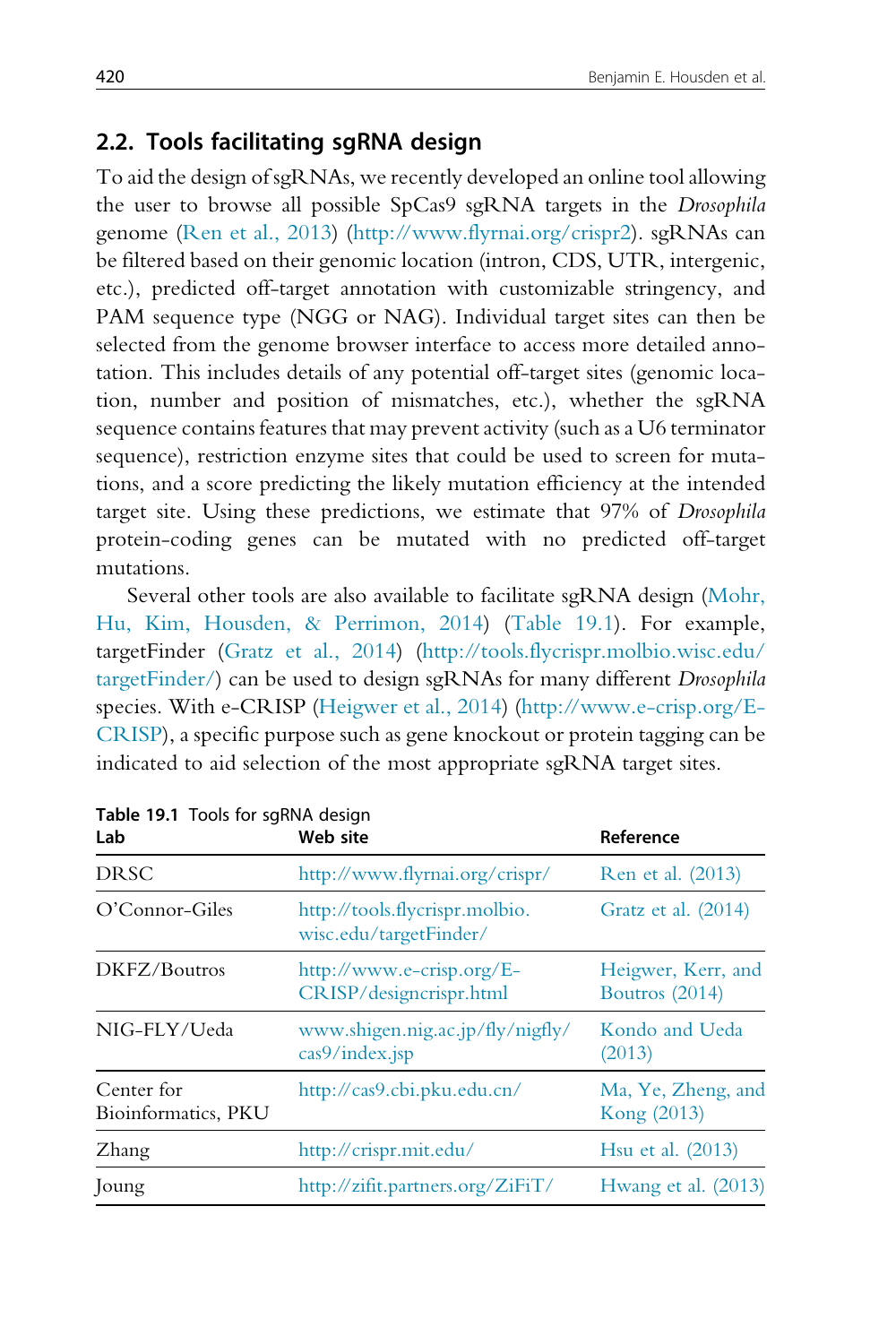# 3. DELIVERY OF CRISPR COMPONENTS

To generate a genomic modification using the CRISPR system, it is vital that both Cas9 and one or more sgRNAs are delivered efficiently to the cells of interest (usually the germ line). Various methods have been developed to deliver these components and each is associated with advantages and disadvantages. One option is to generate RNA for both Cas9 and the sgRNA and directly inject these into embryos ([Bassett et al., 2013; Yu](#page-22-0) [et al., 2013](#page-22-0)). This approach is attractive because it does not require any cloning steps. It is also possible to inject purified Cas9 protein ([Lee et al., 2014](#page-23-0)). However, compared to other delivery methods, injection of RNA or protein appears to lead to relatively low mutation rates ([Bassett & Liu, 2014;](#page-22-0) [Beumer & Carroll, 2014; Gratz, Wildonger, Harrison, & O'Connor-](#page-22-0)[Giles, 2013; Lee et al., 2014\)](#page-22-0).

An alternative approach is to use *Drosophila* stocks that express Cas9 in the germ line ([Table 19.2\)](#page-7-0). Several such stocks have been generated using either *vasa* or *nanos* regulatory sequences to drive SpCas9 expression specifically in the germ cells [\(Kondo & Ueda, 2013; Ren et al., 2013; Sebo et al.,](#page-23-0) [2014; Xue et al., 2014\)](#page-23-0). This offers the advantages of increased efficiency and that viability effects due to somatic mutations in the injected flies are unlikely, aiding the recovery of deleterious mutations through the germ line.

Using these lines means that Cas9 delivery is no longer a consideration, significantly reducing the effort required to prepare CRISPR components. Delivery of sgRNA into Cas9-expressing flies can be achieved using several different methods. As discussed above, the sgRNA can be generated in vitro and injected into Cas9-expressing embryos. Alternatively, the sgRNA can be encoded into an expression vector, usually containing a constitutive promoter such as U6, to drive expression of the RNA. While this requires the greater effort of cloning the sequence into a vector, it generally produces higher mutation efficiency than direct delivery of RNA [\(Kondo & Ueda,](#page-23-0) [2013; Ren et al., 2013](#page-23-0)). A final option is to generate fly lines expressing sgRNA, which can then be crossed to Cas9-expressing flies to generate mutant offspring [\(Kondo, 2014; Kondo & Ueda, 2013](#page-23-0)). This approach produces the highest efficiency but is a lengthy process due to the need to establish a new fly stock for every sgRNA.

We have found that the best compromise between mutation efficiency, effort, and time required is achieved by injecting an sgRNA expression plasmid into embryos expressing Cas9 in the germ line.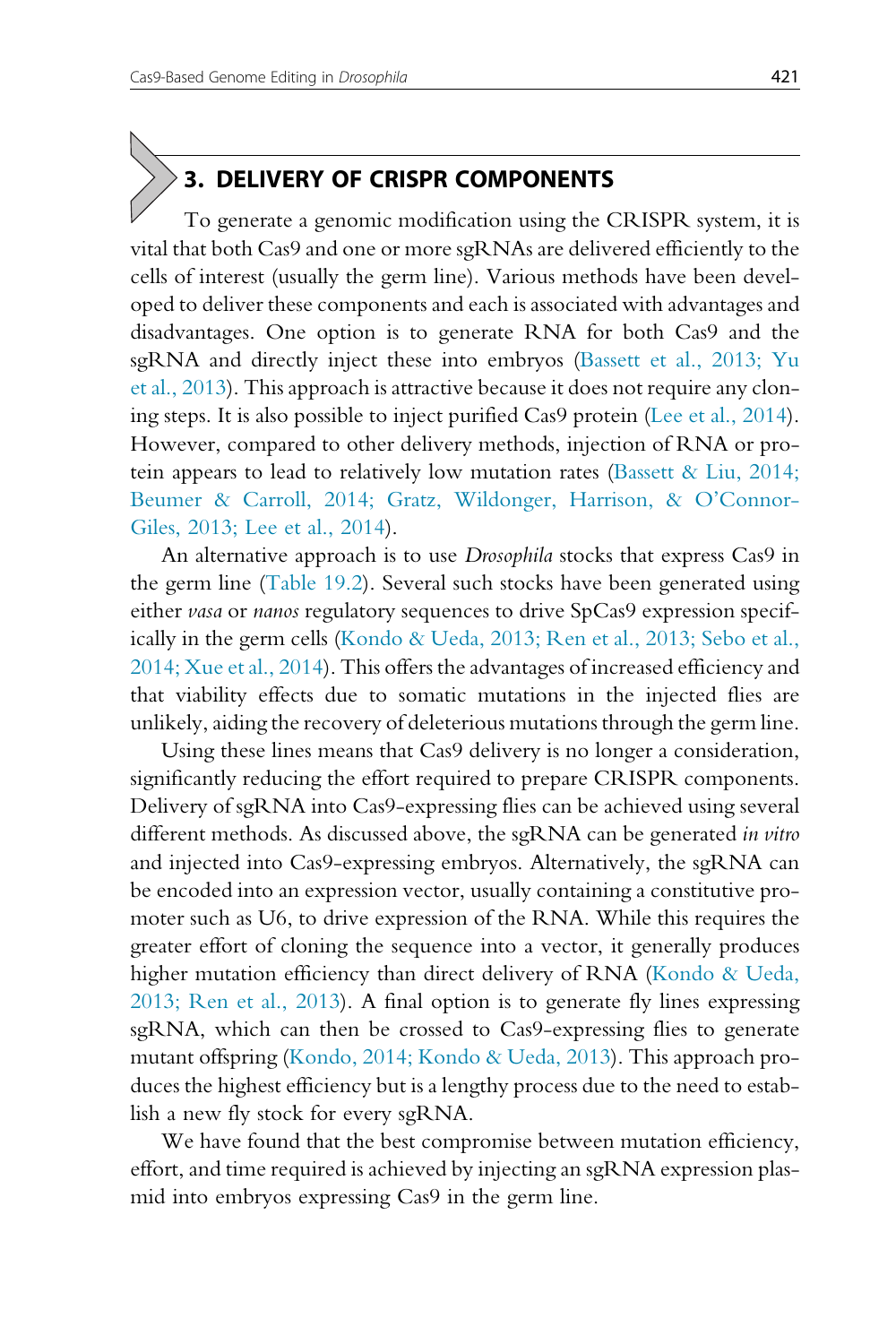| Source                      | Genotype                                                                        | Description                                                                | Reference                              |
|-----------------------------|---------------------------------------------------------------------------------|----------------------------------------------------------------------------|----------------------------------------|
| <b>BDSC</b><br>51323        | y1 M{vas-Cas9}ZH-2A w1118/<br>FM7c                                              | Expresses Cas9 from vasa<br>promoter                                       | Gratz<br>et al.<br>(2014)              |
| <b>BDSC</b><br>51324        | w1118; PBac{vas-Cas9}<br>VK00027                                                | Expresses Cas9 from vasa<br>promoter                                       | Gratz<br>et al.<br>(2014)              |
| <b>BDSC</b><br>55821        | y1 M{vas-Cas9.RFP-}ZH-2A<br>w1118/FM7a, P{Tb1}FM7-A                             | Expresses Cas9 from vasa<br>promoter, marked with<br><b>RFP</b>            | Gratz<br>et al.<br>(2014)              |
| <b>BDSC</b><br>52669        | y1 M{vas-Cas9.S}ZH-2A w1118                                                     | Expresses Cas9 from vasa<br>promoter                                       | Sebo et al.<br>(2014)                  |
| BDSC<br>54590               | y1 M{Act5C-Cas9.P}ZH-2A w*                                                      | Expresses Cas9 from<br>Act5c promoter                                      | <b>CRISPR</b><br>fly design<br>project |
| <b>BDSC</b><br>54591        | y1 M{nos-Cas9.P}ZH-2A $w^*$                                                     | Expresses Cas9 from nanos CRISPR<br>promoter                               | fly design<br>project                  |
| <b>BDSC</b><br>54592        | P{hsFLP}1, y1 w1118; P{UAS-<br>Cas9.P}attP2                                     | Expresses Cas9 from UAS CRISPR<br>promoter                                 | fly design<br>project                  |
| BDSC<br>54593               | P{hsFLP}1, y1 w1118; P{UAS-<br>Cas9.P}attP2 P{GAL4::VP16-<br>nos.UTR}CG6325MVD1 | Expresses Cas9 from UAS CRISPR<br>promoter and Gal4 from<br>nanos promoter | fly design<br>project                  |
| <b>BDSC</b><br>54594        | P{hsFLP}1, y1 w1118; P{UAS-<br>Cas9.P}attP40                                    | Expresses Cas9 from UAS CRISPR<br>promoter                                 | fly design<br>project                  |
| <b>BDSC</b><br>54595        | w1118; P{UAS-Cas9.C}attP2                                                       | Expresses Cas9 from UAS<br>promoter                                        | <b>CRISPR</b><br>fly design<br>project |
| <b>BDSC</b><br>54596        | w1118; P{UAS-Cas9.D10A}<br>attP2                                                | Expresses Cas9 (nickase)<br>from UAS promoter                              | CRISPR<br>fly design<br>project        |
| NIG-<br>Fly<br>CAS-<br>0001 | $\gamma$ 2 cho2 v1; attP40{nos-Cas9}/<br>CyO                                    | Expresses Cas9 from nanos Kondo<br>promoter                                | and Ueda<br>(2013)                     |

# <span id="page-7-0"></span>Table 19.2 CRISPR-related fly lines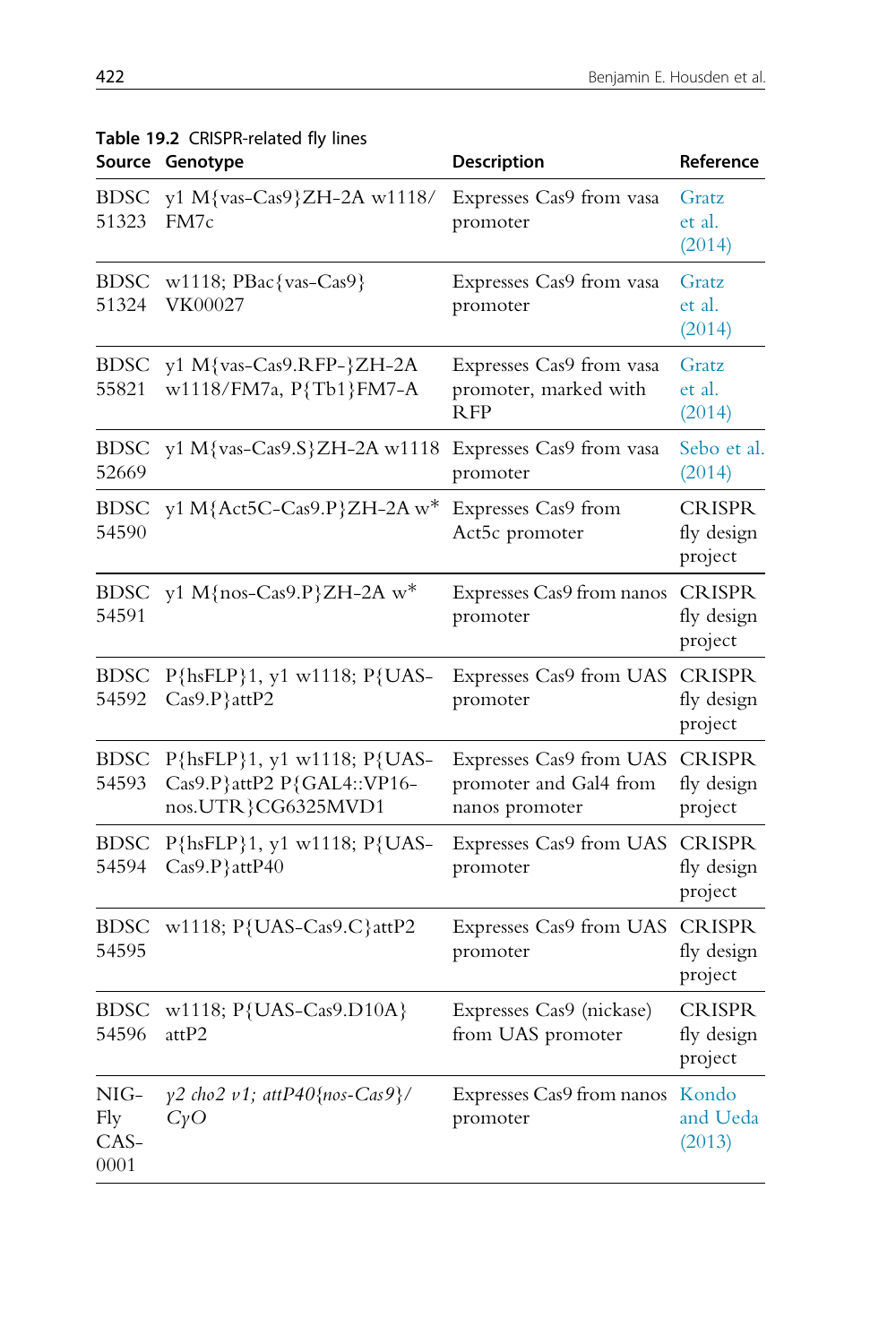|                               | Source Genotype                                                                                                                          | <b>Description</b>                          | Reference          |
|-------------------------------|------------------------------------------------------------------------------------------------------------------------------------------|---------------------------------------------|--------------------|
| NIG-<br>Fly<br>$CAS-$<br>0002 | $\gamma$ 2 cho2 v1 P{nos-Cas9, y +, v +}<br>1A/FM7c, KrGAL4 UAS-GFP                                                                      | Expresses Cas9 from nanos Kondo<br>promoter | and Ueda<br>(2013) |
| $NIG-$<br>Fly<br>CAS-<br>0003 | $\gamma$ 2 cho2 v1; P{nos-Cas9, y+, v+} Expresses Cas9 from nanos Kondo<br>$3A/TM6C$ , Sb Tb                                             | promoter                                    | and Ueda<br>(2013) |
| NIG-<br>CAS-<br>0004          | $\gamma$ 2 cho2 v1; Sp/C $\gamma$ O, P $\{\text{nos-Cas9}, \text{ Expresses Cas9 from nanos Kondo}\}$<br>Fly $y + y + \frac{\nu + }{2A}$ | promoter                                    | and Ueda<br>(2013) |

Table 19.2 CRISPR-related fly lines—cont'd

For delivery of CRISPR components in cell culture, there are fewer options. As for in vivo, the components can be delivered either as in vitrogenerated RNA or in expression plasmids. For example, an expression vector encoding SpCas9 and sgRNA that can be transfected into cultured cells was recently reported [\(Bassett et al., 2014\)](#page-22-0) and we have developed a similar plasmid (pL018) (Housden et al., unpublished) [\(Table 19.3\)](#page-9-0).

The major issue associated with genome engineering in cell lines is currently the inability to generate alterations with 100% efficiency. The rate of alterations is limited by both sgRNA efficiency and transfection efficiency, which is generally low in *Drosophila* cell lines ([Bassett et al., 2014\)](#page-22-0). A recent report introduced a selection cassette with the CRISPR components, which increased the mutation rate considerably [\(Bottcher et al., 2014\)](#page-22-0). The persistence of wild-type sequences, however, results in selection against any unfavorable mutations (e.g., that slow growth) and, over time, reversion of the population to wild type. Until methods are developed to overcome these problems, the use of CRISPR in cell culture is limited to the generation of unstable, mixed populations.

# 4. GENERATION OF CRISPR REAGENTS

As discussed above, there are several methods available to deliver CRISPR components either in vivo or in cultured cells. Therefore, the proceduresinvolvedin generation ofthe relevant reagentswill depend onthe approach taken. Here we will focus on the generation of expression plasmids for delivery of sgRNA into Cas9-expressing flies or for transfection into cultured cells.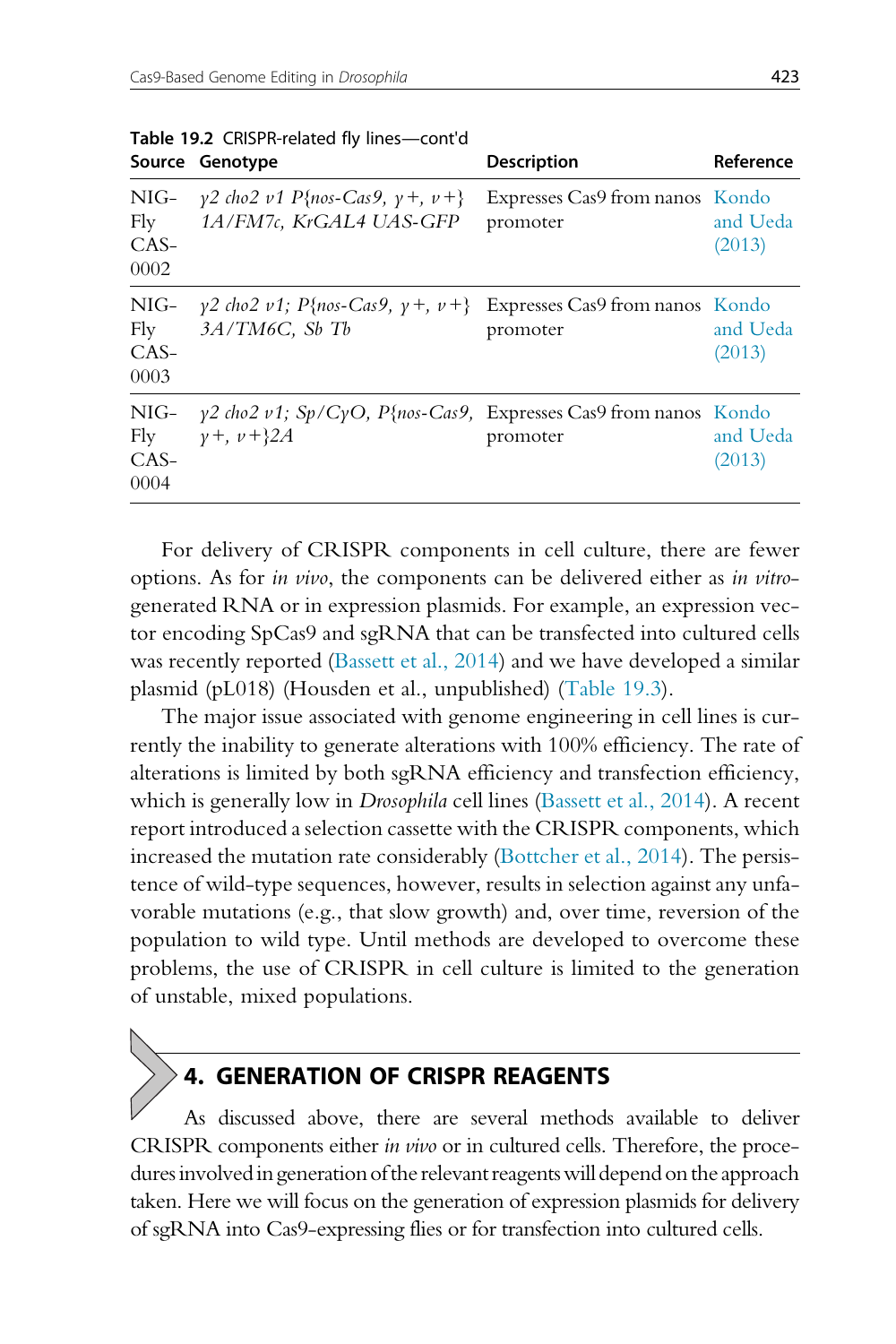| Source            | Plasmid name                        | Plasmid purpose                                                                                   | Reference                            |
|-------------------|-------------------------------------|---------------------------------------------------------------------------------------------------|--------------------------------------|
| Perrimon<br>lab   | pL018                               | Expression of Cas9 (codon<br>optimized) under Act5c promoter<br>and sgRNA under fly U6 promoter   | Unpublished                          |
| Addgene<br>#49330 | pAc-sgRNA-<br>Cas9                  | Expression of sgRNA and Cas9-<br>Puro in cell culture                                             | Bassett et al.<br>(2014)             |
| Addgene<br>#49408 | pCFD1-<br>dU6:1gRNA                 | Expression of sgRNA under control<br>of the Drosophila U6:1 promoter                              | CRISPR fly<br>design project         |
| Addgene<br>#49409 | $pCFD2-$<br>dU6:2gRNA               | Expression of sgRNA under control<br>of the Drosophila U6:2 promoter                              | CRISPR fly<br>design project         |
| Addgene<br>#49410 | pCFD3-<br>U6:3gRNA                  | Expression of sgRNA under control<br>of the Drosophila U6:3 promoter                              | CRISPR fly<br>design project         |
| Addgene<br>#49411 | pCFD4-<br>U6:1_U6:3-<br>tandemgRNAs | Expression of two sgRNAs from<br>Drosophila U6:1 and U6:3 promoters                               | CRISPR fly<br>design project         |
| Addgene<br>#45946 | $pU_6-BbS_6$<br>chiRNA              | Plasmid for expression of chiRNA<br>under the control of the Drosophila<br>snRNA:U6:96Ab promoter | Gratz,<br>Cummings,<br>et al. (2013) |
| Addgene<br>#45945 | pHsp70-Cas9                         | Expression of Cas9 (codon<br>optimized) under control of Hsp70<br>promoter                        | Gratz,<br>Cummings,<br>et al. (2013) |
| Addgene<br>#46294 | pBS-Hsp70-<br>Cas9                  | Expression of Cas9 (codon<br>optimized) under control of Hsp70<br>promoter                        | Gratz,<br>Cummings,<br>et al. (2013) |
| $NIG-Fly$         | pBFv-nosP-<br>Cas9                  | Expression of Cas9 from the nanos<br>promoter                                                     | Kondo and<br>Ueda (2013)             |
| NIG-Fly           | pBFv-U6.2                           | sgRNA expression vector with attB                                                                 | Kondo and<br>Ueda (2013)             |
| Perrimon<br>lab   | pBH-donor                           | Vector for generation of donor<br>constructs                                                      | Unpublished                          |

<span id="page-9-0"></span>Table 19.3 Cas9 and sgRNA expression plasmids and donor vectors

## 4.1. Cloning of sgRNAs into expression vectors

Few vectors are currently available for expression of sgRNAs. However, those that are available are generally compatible with similar cloning protocols using type IIs restriction enzymes (Table 19.3). For example, the procedure described below is based on one previously developed for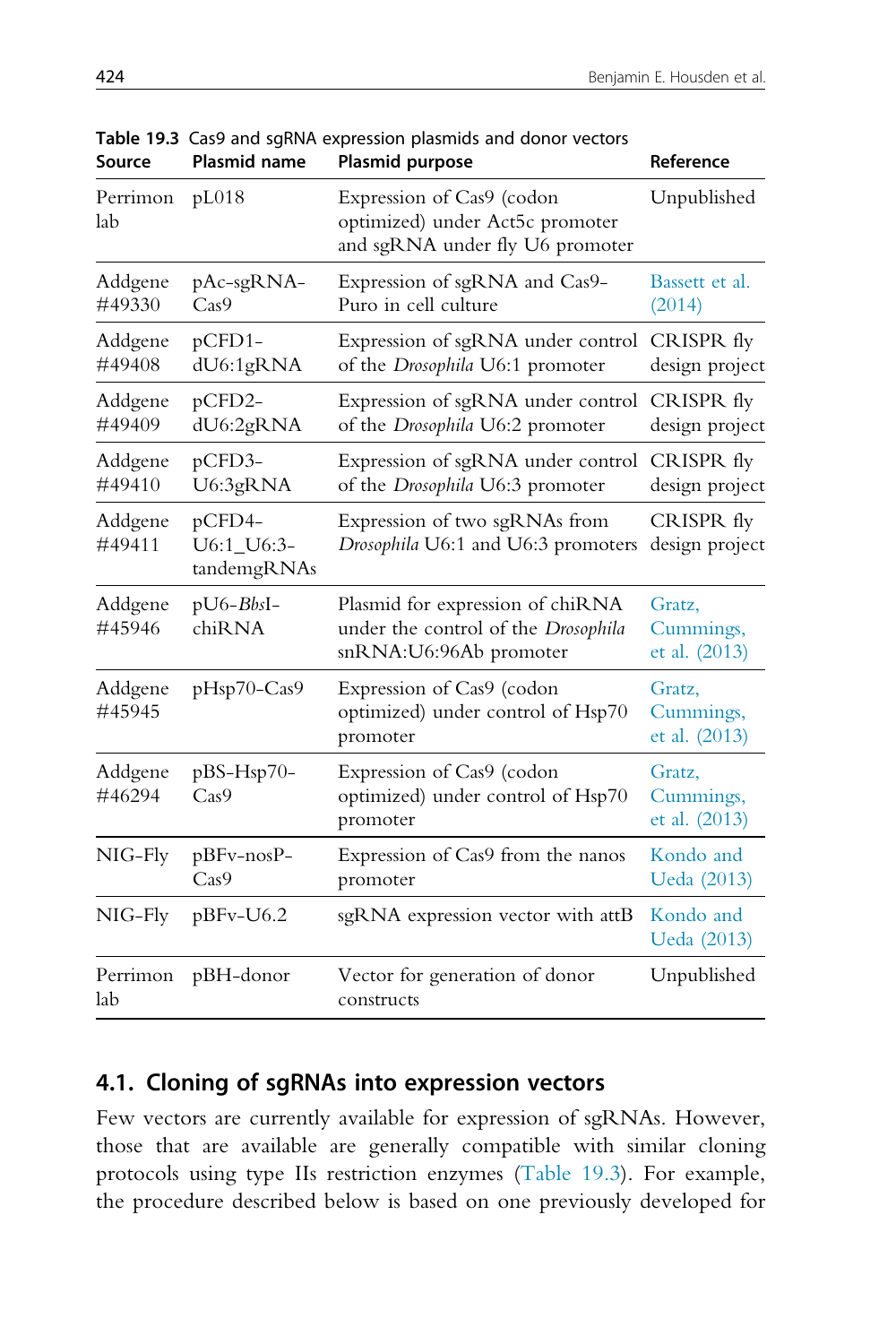mammalian CRISPR vectors [\(Ran et al., 2013](#page-24-0)) but can be used with pL018 (Housden et al., unpublished), pU6-BbsI-chiRNA [\(Gratz, Cummings,](#page-23-0) [et al., 2013\)](#page-23-0), U6b-sgRNA-short [\(Ren et al., 2013\)](#page-24-0), pAc-sgRNA-Cas9 (note that this plasmid is compatible with  $BspQI$  instead of  $BbsI$ ) [\(Bassett](#page-22-0) [et al., 2014\)](#page-22-0), and pBFv-U6.2 [\(Kondo & Ueda, 2013\)](#page-23-0) Drosophila plasmids. Here we will focus on pL018 but the procedure can be easily modified for other plasmids. When designing sgRNA oligos, be sure to include the relevant 4-bp overhangs to allow ligation into the digested vector and when using a U6 expression plasmid, also include an additional G at the start of the sgRNA sequence to initiate transcription.

Materials

- Complementary oligos carrying sgRNA target sequence (not including PAM)
- Suitable plasmid for the desired application
- BbsI restriction enzyme (Thermo Scientific)
- T4 ligase buffer (NEB)
- T4 PNK enzyme (NEB)
- T7 ligase and buffer (Enzymatics)
- FastDigest Buffer (Thermo Scientific)
- FastAP enzyme (Thermo Scientific)

Protocol

- 1. Set up a restriction digest reaction as shown below and incubate at 37  $^{\circ}$ C for 30 min:
	- 1 μg pL018 (or other suitable plasmid)
	- $2 \mu$ l  $10 \times$  FastDigest Buffer
	- 1 μl FastAP
	- 1 μl BbsI or other suitable enzyme
	- Water to 20 μl total volume
- 2. Purify reaction products using a PCR purification kit and normalize concentration to  $10 \text{ ng}/\text{ µl}$ .
- **3.** Resuspend sense and antisense sgRNA oligos to 100  $\mu$ *M* and anneal using the following reaction mixture:

1 μl 100 μM sense sgRNA oligo

1 μl 100 μ*M* antisense sgRNA oligo

1 μl  $10 \times$  T4 ligation buffer

0.5 μl T4 PNK (NEB)

6.5 μl water

Note: In this step, use T4 ligation buffer with the PNK enzyme as this contains ATP required for phosphorylation of the annealed oligos.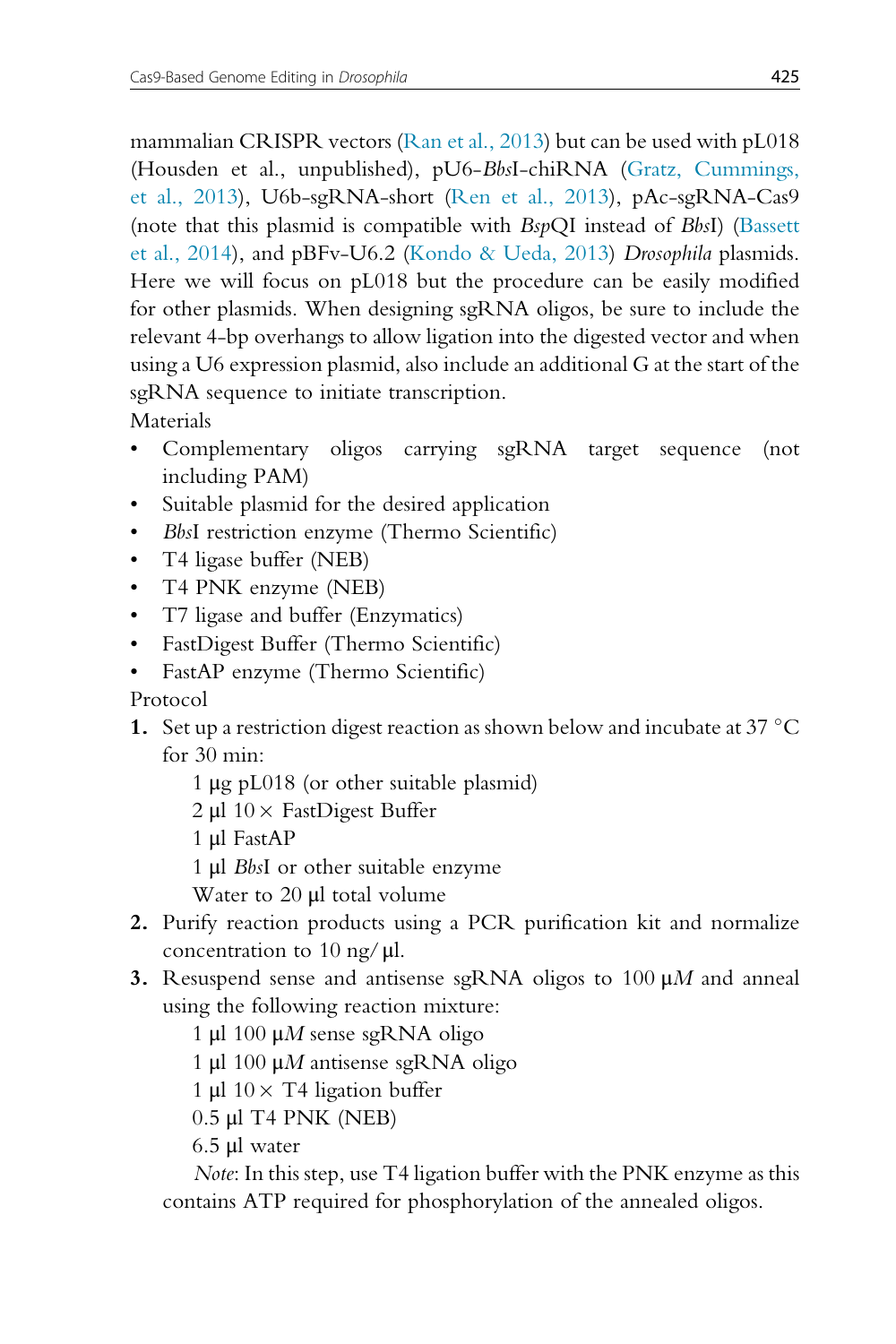Use a thermocycler with the following program to phosphorylate and anneal oligos:

- $37^{\circ}$ C— $30 \text{ min}$
- $95 °C 5$  min
- Ramp from 95 °C to 25 °C at 5 °C/min
- 4. Dilute the annealed oligos from step 3 by 200-fold using water (to 50 nM). If the concentration is too high, multiple copies may be inserted into the vector.
- 5. Ligate annealed oligos into digested vector as follows:

1 μl digested plasmid (from step 2)

1 μl diluted annealed oligos (from step 4)

5 μl  $2 \times$  Quick Ligase Buffer

0.5 μl T7 ligase

2.5 μl water

Incubate at room temperature for 5 min.

Note: While 5 min of ligation is generally sufficient, longer incubation periods may be used to increase colony numbers if necessary.

When using new vectors, we recommend performing negative controls in parallel using the same conditions but omitting the annealed oligos from the ligation reaction.

- 6. Transform 2 μl of ligation product into chemically competent E. coli using standard procedures and spread on LB plates containing ampicillin. Incubate the plates at  $37^{\circ}$ C overnight.
- 7. Culture and miniprep single colonies and sequence to confirm successful cloning. In general, we have very high success rates for screening single colonies although more can be tested if necessary.

## 4.2. Cloning of donor constructs

As described above, single-stranded DNA oligos can be used as donors, making the insertion of small sequences very simple. However, due to the limit on the length of oligos that can be reliably generated, this approach can only be used to make small changes to the genome.

Production of a double-stranded donor construct requires the ligation of three or four components; two homology arms, an insert (for most but not all applications), and a backbone vector. These constructs can be produced using standard restriction digests followed by four-way ligation, although this approach is generally in efficient and time consuming. Instead, more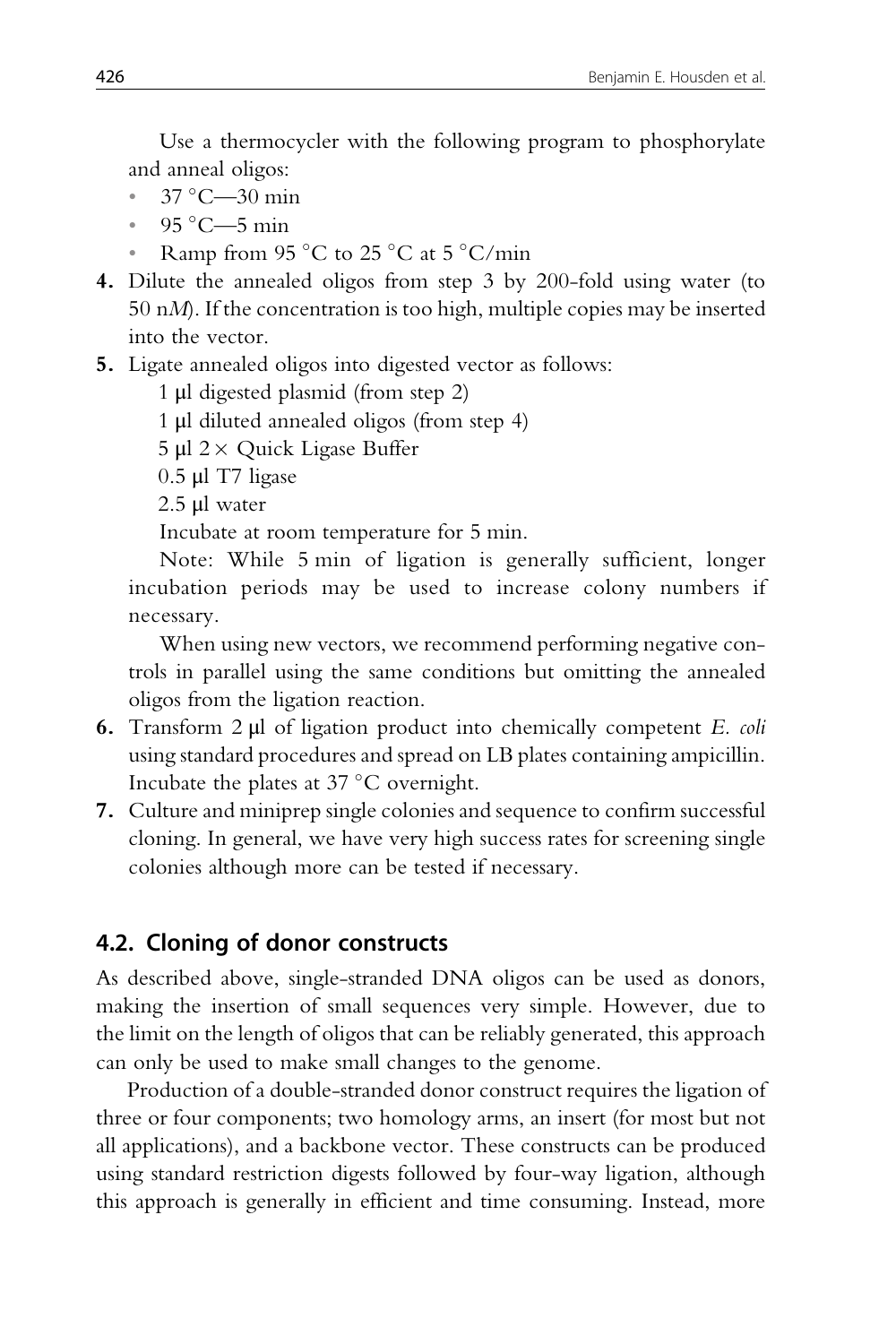advanced cloning procedures can be used to generate the construct in a single step. Here, as an example, we describe a detailed protocol to produce a donor construct for insertion of an exogenous sequence using golden gate cloning ([Engler, Kandzia, & Marillonnet, 2008; Engler & Marillonnet,](#page-22-0) [2014](#page-22-0)). Note that other approaches are also possible to generate these constructs, including Gibson assembly ([Gibson et al., 2009\)](#page-23-0).

When designing homology arms for golden gate cloning, it is important to ensure that the restriction enzymes used for construction of the donor plasmid do not cut within these sequences. To facilitate this, the donor vector we use (pBH-donor) is compatible with three type IIs restriction enzymes: BsaI, BbsI, and BsmBI (Housden et al., unpublished).

Type IIs restriction enzymes cut outside their recognition sequences. A single enzyme can therefore be used to generate multiple different sticky ends in a single digest reaction. Furthermore, the enzyme recognition sequence is cleaved from the DNA molecule to be cloned during the digest reaction. When the fragments are subsequently ligated together, the restriction enzyme recognition sites will not be present and so the molecule cannot be recut. If the small fragment cleaved from the end of the molecule religates, however, the restriction site will be restored and the molecule can therefore be redigested. Golden gate cloning works on the principle of cycling between digest and ligation conditions in the presence of both the restriction and ligation enzymes. Iterative rounds of digest and ligation therefore drive the accumulation of correctly ligated products even when multiple fragments are present. By including a backbone vector in the reaction, it is possible to transform the products directly without the need for additional cloning steps. Using this easily scalable approach, we generally obtain greater than 80% of constructs from a single reaction by screening only one resulting colony. Screening additional colonies increases the success rate to above 95%.

Materials

- High-fidelity polymerase (e.g., Phusion high-fidelity polymerase from NEB)
- Gel extraction kit (e.g., QIAGEN gel purification kit)
- $10 \times \text{BSA}$ <br>•  $10 \text{ mM A'}$
- $10 \text{ m}$ M ATP
- NEB buffer 4
- T7 ligase (Enzymatics)
- Type IIs restriction enzyme (e.g., BsaI, BsmBI, or BbsI)
- Thermal cycler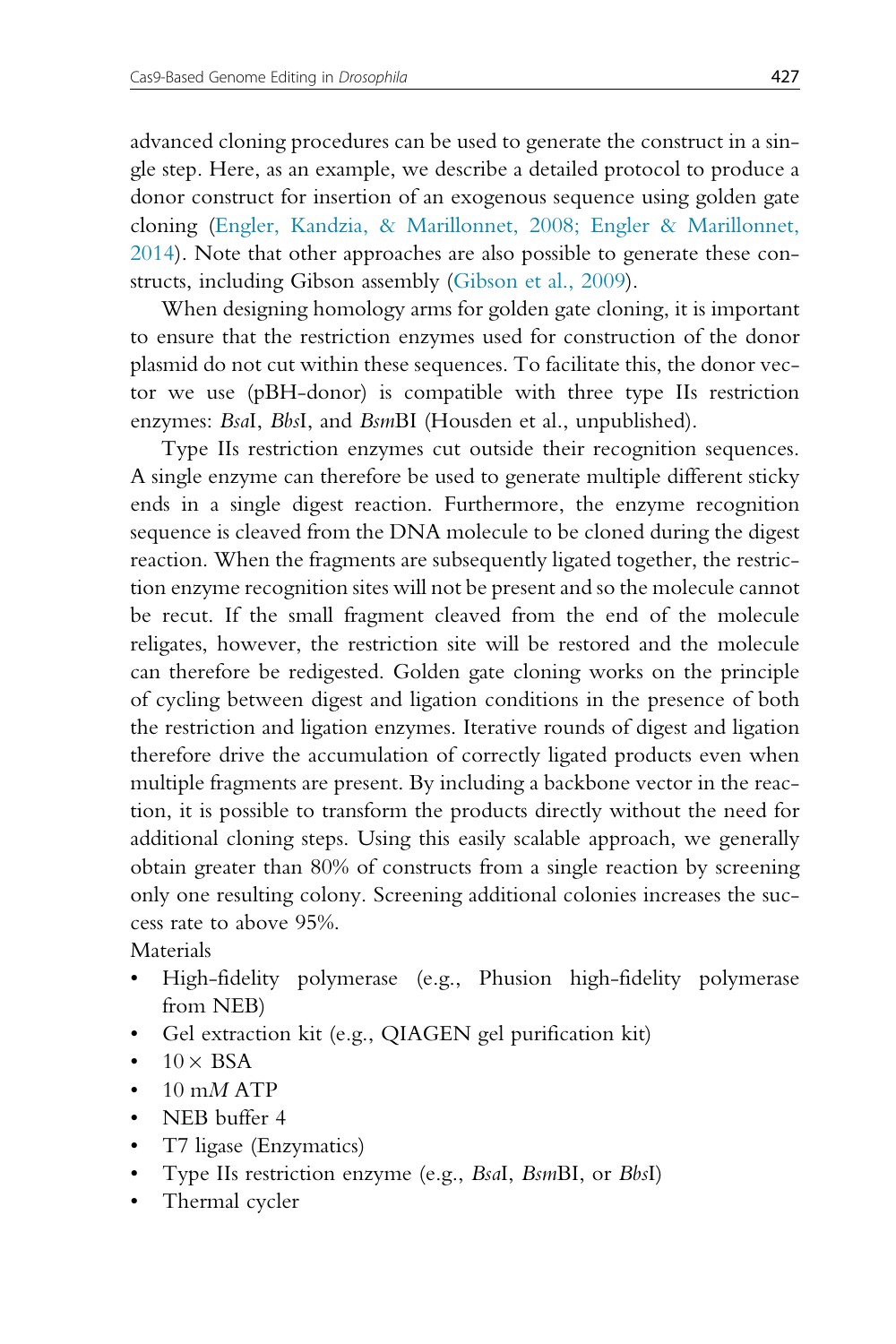- Chemically competent bacteria
- Miniprep kit
- Restriction enzymes for test digest
- Oligos for sequencing
- pBH-donor or other suitable vector

Protocol

- 1. Design oligos for PCR amplification of two homology arms and insert fragment. These oligos should add type IIs restriction enzyme cut sites to the PCR products required for later cloning steps.
- 2. PCR amplify each of the homology arms using a high-fidelity polymerase.
- 3. Run PCR products on a gel to check the sizes of the bands. We recommend using 1 kb for all homology arms.
- 4. Gel purify homology arms from the gel using standard kits according to manufacturer's instructions.
- 5. PCR amplify insert sequence and gel purify if necessary (if using a short sequence, this can also be produced as complementary oligos annealed together).
- 6. Set up a golden gate reaction using the gel-purified homology arms, insert fragment and backbone vector:

10 ng each homology arm

- 10 ng donor vector
- 10 ng insert fragment
- 1 μl  $10 \times BSA$
- 1 μl 10 mM ATP
- 1 μl NEB buffer 4
- 0.5 μl T7 ligase
- 0.5 μl type IIs restriction enzyme
- Water to 10 μl
- 7. Place samples in a thermal cycler and run the following program:
	- 1.  $37^{\circ}$ C—2 min
	- 2. 20 $\degree$ C—3 min
	- 3. Repeat steps 1 and 2 a further nine times
	- 4.  $37^{\circ}$ C—2 min
	- 5.  $95^{\circ}$ C—5 min
- 8. Transform 5 μl of reaction product into chemically competent E. coli using standard procedures and spread onto a kanamycin plate. Incubate overnight at  $37 \degree$ C.
- 9. Culture two of the resulting colonies overnight in selective media.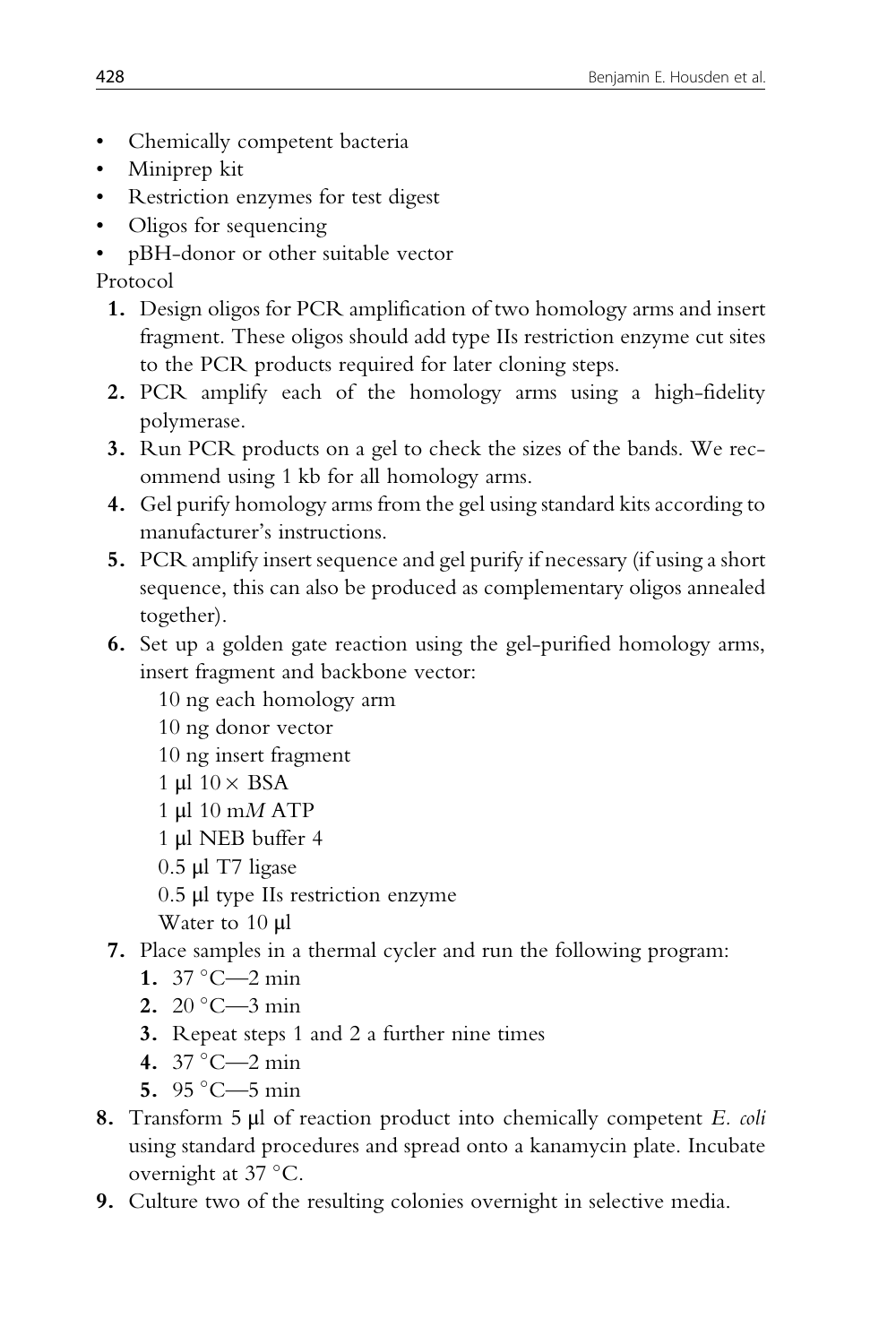- 10. Miniprep samples using a standard kit according to manufacturer's instructions.
- 11. Send samples for sequencing using suitable primers for the plasmid used. For pBH-donor, sequence with the primer  $5^{\prime}$ GAATCGCAGACCGATACCAG-3'.

Using this cloning approach, we generally find that a high proportion of clones carry the desired components, correctly assembled, and so screening one or two clones is sufficient.

As an alternative approach, it is not necessary to include the backbone vector in the golden gate reaction. The homology arms and insert can be assembled by golden gate cloning and then reamplified by PCR using a high-fidelity polymerase before cloning into a vector of choice using standard procedures. This can be a useful alternative approach if none of the restriction enzymes compatible with the donor vector are appropriate for the homology arms being generated.

## 4.3. Isolation of in vivo genome modifications

Once the relevant reagents have been generated and injected into fly embryos, the next stage is the identification and recovery of the desired genome modification events. As described below, there are various methods that can be used to detect modifications but the injected G0 flies must first be crossed to obtain nonmosaic animals before screening can be performed [\(Fig. 19.1](#page-15-0)). In order to do this, we generally cross G0 flies to a line with balancers on the chromosome of interest. The resulting F1 flies can then be collected and screened with one of the methods described below before recrossing to the same balancer line to isolate the stock.

# 5. DETECTION OF MUTATIONS

Several methods are available to detect genome alterations induced using CRISPR. For most cases involving insertions, deletions or substitutions, customized methods must be used to detect the change. One option for insertions or substitutions is to include a visible marker such as miniwhite or  $3 \times P3$ -dsRed in the inserted sequence. This then allows simple selection of flies carrying the desired modification ([Gratz et al., 2014\)](#page-23-0). However, in some cases it may be undesirable to insert the additional sequences associated with these markers, in which case PCR-based screening approaches may be more appropriate.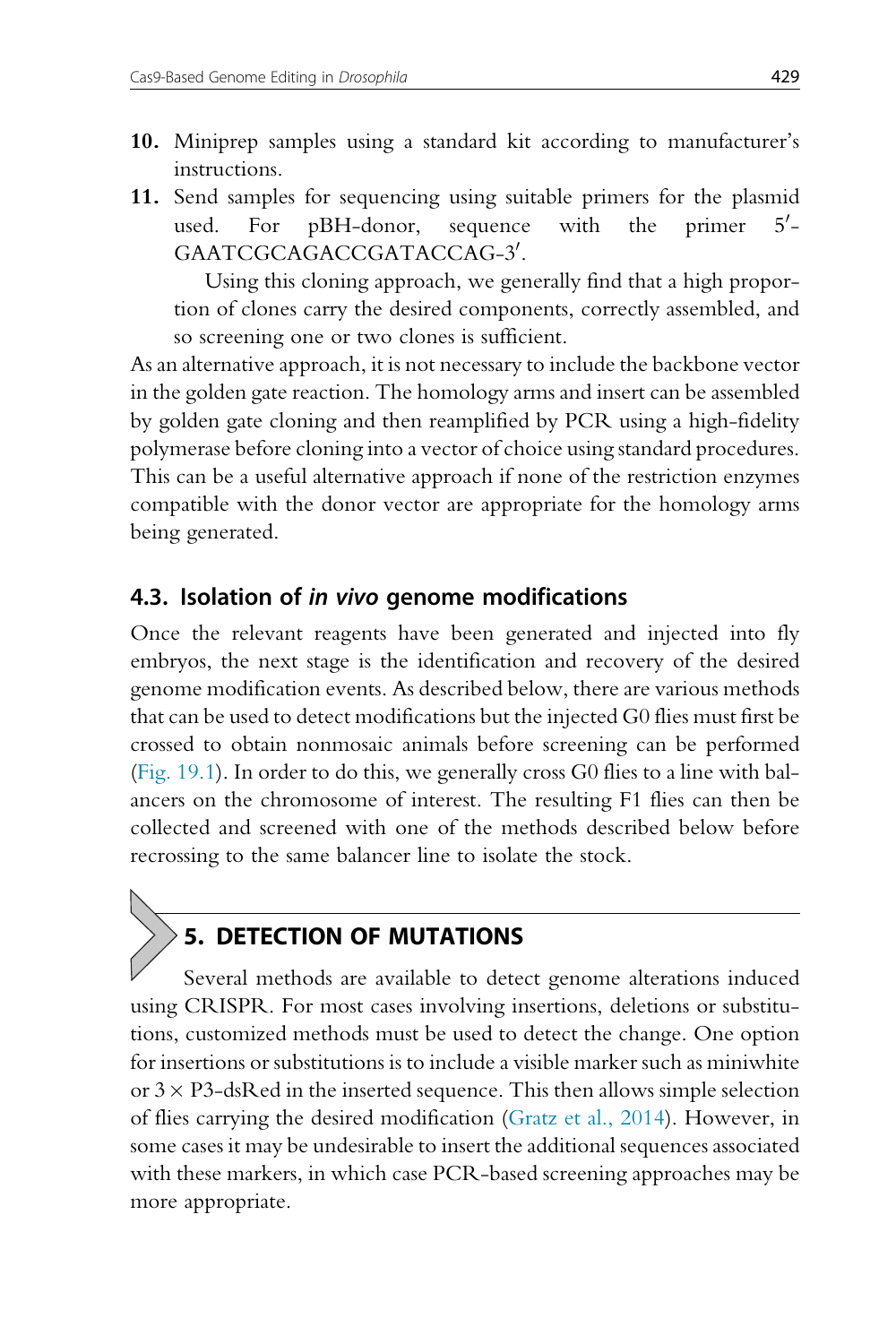<span id="page-15-0"></span>

Figure 19.1 Crossing scheme to generate modified Drosophila lines. Following injection of CRISPR components into embryos, the modified chromosome must then be detected and isolated. This can be done by first crossing the injected G0 flies to a suitable balancer stock (second chromosome balancers are used as an example: e.g., Sp/Cyo) and isolating individual F1 flies for screening by restriction profiling, surveyor, HRMA, or other suitable approach. Screening can be performed using nonlethal methods and so flies carrying the desired modification (\*) can then be recrossed to balancers to isolate the chromosome in a stable stock.

Detection of indels caused by NHEJ is more difficult due to the general lack of visible phenotypes and unreliable effects on PCR-based assays. Many mutations caused by NHEJ are very small (1-bp insertions or deletions are relatively common) [\(Cong et al., 2013; Mali, Yang, et al., 2013;](#page-22-0) [Ren et al., 2013\)](#page-22-0) and so will not necessarily affect amplification with an overlapping PCR primer. Therefore, alternative screening methods must be used.

Several methods are available, including restriction profiling, endonuclease assays and high-resolution melt assays (HRMAs) [\(Bassett et al., 2013;](#page-22-0) [Cong et al., 2013; Wang et al., 2013](#page-22-0)). Each of these methods has advantages and disadvantages and should be chosen based on the number of samples to screen and the availability of suitable reagents. Note that following all of these screening methods, it is recommended to sequence the target site to confirm sequence alteration and determine the nature of the mutation.

#### 5.1. Preparation of genomic DNA from fly wings

In order to screen flies prior to establishing stocks, it is possible to extract genomic DNA from a single wing for screening without killing the flies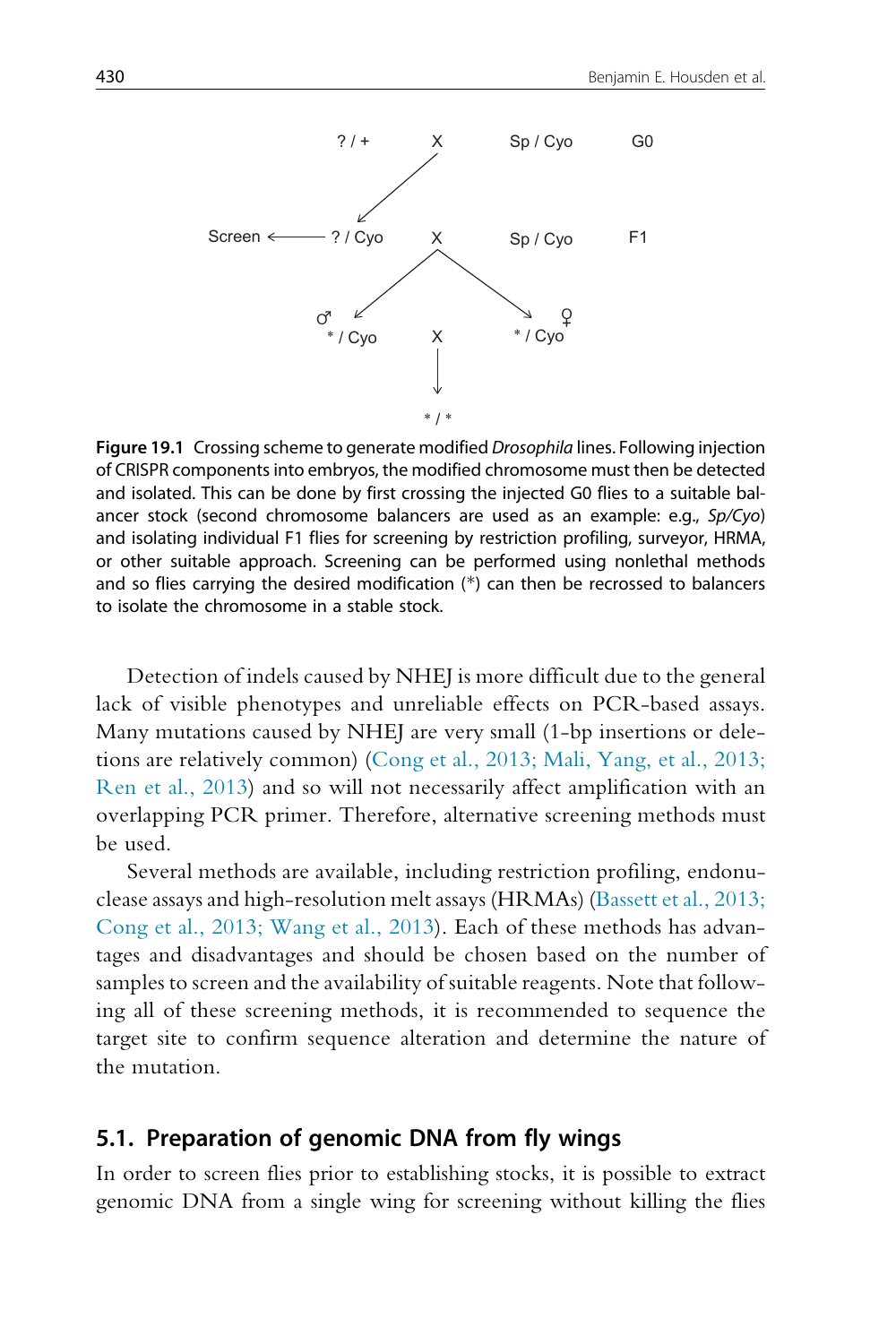[\(Carvalho, Ja, & Benzer, 2009](#page-22-0)). This allows selection of the correct F1 adults prior to crossing and therefore significantly reduces the workload compared to whole fly screening, which requires all crosses to be established first. All three of the screening methods detailed below require the preparation of genomic DNA. Note that for preparation of genomic DNA from cells, a similar protocol can be used in which the cells are resuspended in squishing buffer and lysed in a thermocycler as described.

- Materials
- Squishing buffer (10 mM Tris–HCl pH 8.2, 1 mM EDTA, 25 mM NaCl, 400  $\mu$ g/ml Proteinase K (add fresh from  $50 \times$  stock stored at  $-20$  °C))
- Blender or homogenizer pestles
- Thermocycler
- Protocol
- 1. Remove one wing from fly (tear the wing close to the hinge but avoiding damage to the thorax) using forceps and place in a 1.5-ml microcentrifuge tube. The exact position of the tear can vary as long as the thorax is not damaged.
- 2. Add 20 μl of squishing buffer and homogenize well in the tube using a pestle or blender.
- 3. Transfer to a PCR tube and run the following program in a thermocycler:
	- $50 °C 1 h$
	- $98 °C 10$  min
	- $10^{\circ}$ C—hold

## 5.1.1 Restriction profiling

This screening approach relies on the disruption of a genomic restriction enzyme recognition sequence by an NHEJ-induced mutation. Particularly when generating gene knockouts, there are often several possible sgRNA targets that can be used, allowing selection of one that overlaps with such a restriction site. Note that these restriction sites are annotated in the DRSC sgRNA design tool described above. In order to detect mutations, a fragment surrounding the target site must first be amplified by PCR from the genomic DNA prepared as described above from F1 generation flies. Next, the PCR product is digested with the relevant restriction enzyme and visualized on a gel. Any alteration of wild-type sequence that disrupts the restriction site will change the band pattern produced, therefore indicating the presence of a mutation.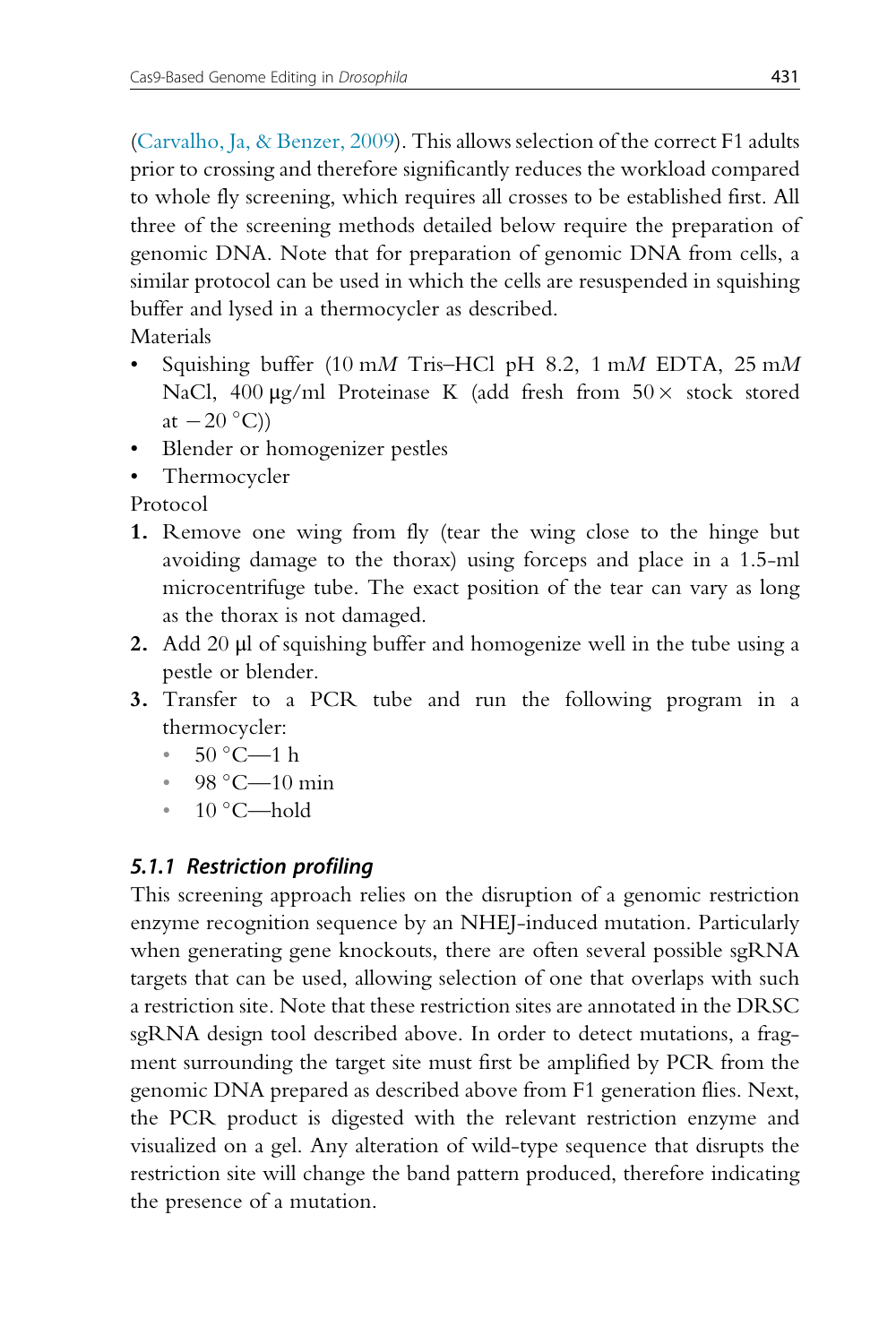#### <span id="page-17-0"></span>5.1.2 Surveyor assay to detect indels

It will often be the case that no suitable restriction sites are present at the sgRNA target locus for screening. One alternative possibility is to use endonuclease assays. These work by first amplifying a fragment from genomic DNA containing the sgRNA target site and then melting and reannealing to form homoduplexes and heteroduplexes between wild-type and mutant sequences. An endonuclease enzyme is then used that specifically cuts mismatches in the heteroduplexed molecules, resulting in a change in the band pattern when the samples are visualized on a gel (Fig. 19.2). We generally use SURVEYOR Mutation Detection Kit (Transgenomics) to detect indels generated by NHEJ, although other enzymes can also be used (e.g., T7 nuclease).



Figure 19.2 Surveyor and HRMA screening protocols. Surveyor assays rely on the ability of the surveyor endonuclease to cleave mismatched DNA strands. Melting and reannealing fragments amplified from a mixture of wild-type and mutant alleles lead to the formation of heteroduplexes, which are then cleaved by the surveyor enzyme to alter the band pattern when the products are visualized on a gel. HRMA measures differences in the melt curves between amplified fragments. These differences may be small depending on the sequence change and so specialized software may be required to detect mutated samples.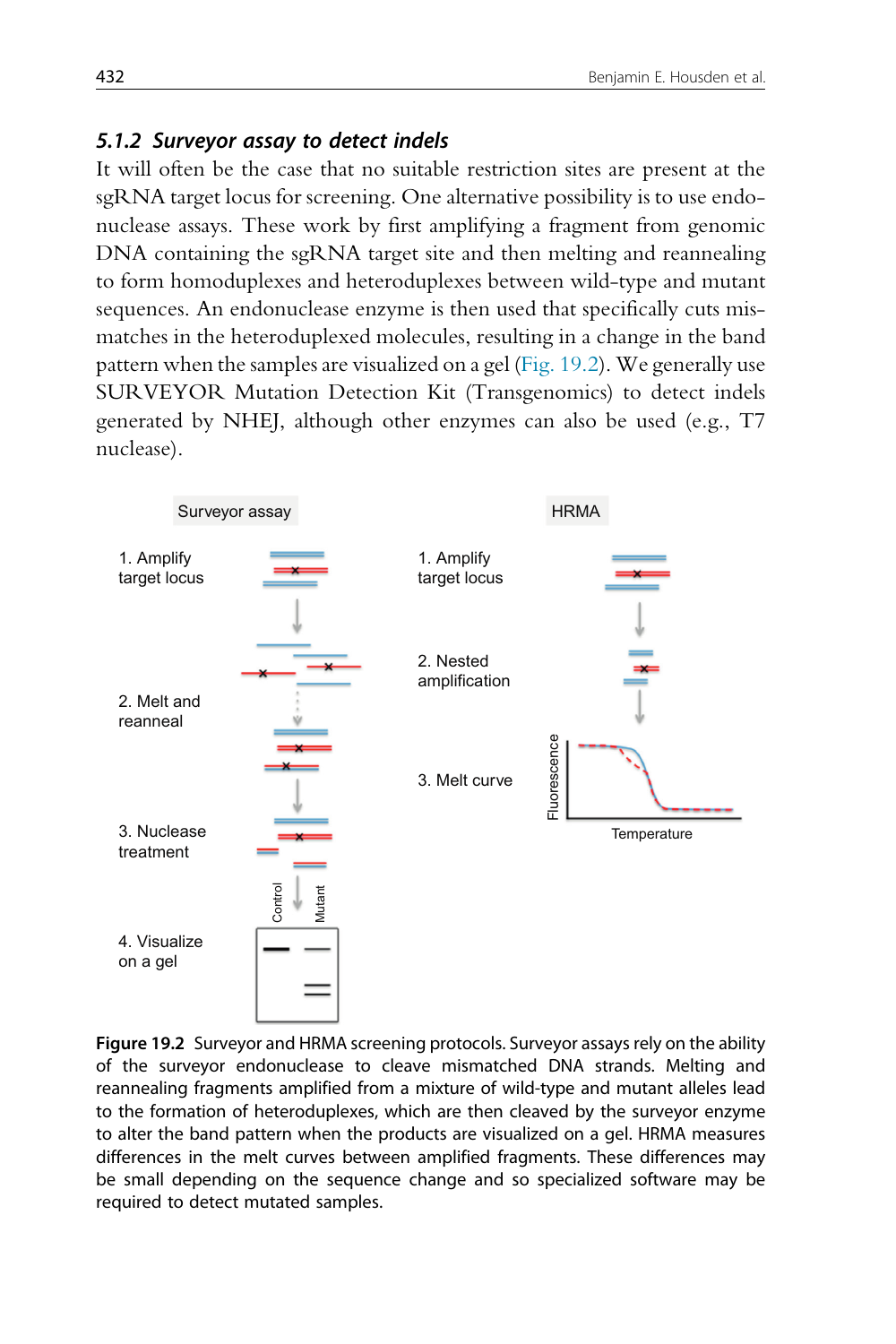Materials

- Suitable primers for PCR amplification
- Standard PCR reagents including a high-fidelity polymerase enzyme
- PCR purification kit (e.g., QIAquick PCR purification kit from QIAGEN)
- Thermocycler
- Taq PCR buffer
- Surveyor mutation detection kit (Transgenomic)

Protocol

- 1. Extract genomic DNA as described above, either from whole flies or individual wings.
- 2. Design and optimize surveyor primers such that a single, strong band is produced by PCR and amplify fragments from genomic DNA using optimized PCR conditions and a high-fidelity polymerase. The optimal fragment length is around 500 bp as this allows reliable amplification and easy visualization of changes in band sizes following nuclease treatment.

It is important to use a high-fidelity polymerase for this step to prevent the introduction of sequence differences due to PCR errors. These would be detected by the surveyor nuclease and generate false-positive results.

3. Purify PCR products using a PCR purification kit and normalize to  $20 \text{ ng}/\mu l$  with water.

Note that primer optimization is a key factor and generating a specific PCR product is very important for surveyor success. Including a negative control consisting of unmutated genomic DNA is also recommended.

4. Melt and reanneal PCR products using the following conditions:

Reaction mixture:

2.5 μl  $10 \times$  Taq PCR buffer

22.5 μl 20 ng/μl purified PCR product

Place samples in a thermocycler and run the following program:

 $95 °C - 10$  min Ramp from 95 °C to 85 °C ( $-2.0$  C/s)

85 C—1 min

Ramp from 85 °C to 75 °C ( $-0.3$  °C/s)

 $75^{\circ}$ C—1 min

Ramp from 75 °C to 65 °C ( $-0.3$  °C/s)

 $65^{\circ}$ C—1 min

Ramp from 65 °C to 55 °C ( $-0.3$  °C/s)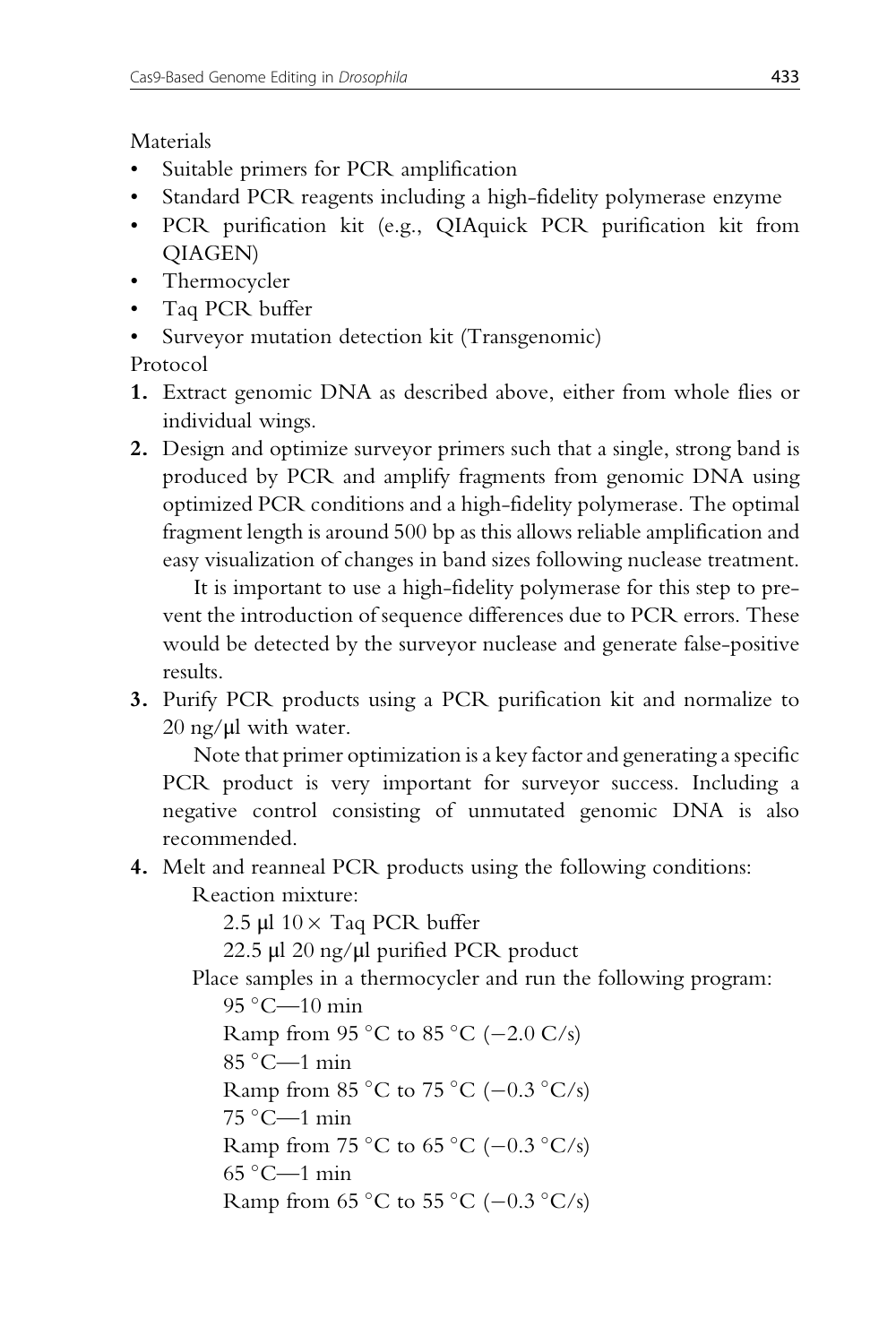$55^{\circ}$ C—1 min Ramp from 55 °C to 45 °C ( $-0.3$  °C/s)  $45^{\circ}$ C—1 min Ramp from 45 °C to 35 °C ( $-0.3$  °C/s)  $35^{\circ}$ C—1 min Ramp from 35 °C to 25 °C ( $-0.3$  °C/s)  $25\text{ °C}$ —1 min 4 °C—hold

- 5. Set up surveyor digest reactions as shown below and incubate for 30 min at  $42^{\circ}$ C:
	- 25 μl annealed product from step 4
	- 3 μl 0.15  $M$  MgCl<sub>2</sub>
	- 1 μl SURVEYOR nuclease S
	- 1 μl SURVEYOR enhancer S
- 6. Add 2 μl Stop Solution from the kit and visualize on an agarose gel to detect mutations.

When screening cell-based samples, it can be useful to estimate the proportion of mutated alleles in the population. This can be done as follows:

- 1. Measure the integrated intensity of the uncleaved band A and cleaved bands B and C using ImageJ or other gel quantification software.
- 2. Calculate  $f_{\text{cut}}$  as:  $f_{\text{cut}} = \frac{B+C}{A+B+C}$ .
- **3.** Estimate the indel occurrence by: indel(%) =  $100 \times (1 \sqrt{(1 f_{\text{cut}})})$

#### 5.1.3 Detection of mutations using HRMA

A cost-effective and scalable approach to mutation detection is to use HRMAs ([Bassett et al., 2013](#page-22-0)). Many companies sell RT-PCR machines with built-in modules for HRMA analysis but the reactions can be performed on almost any RT-PCR machine as long as a melt curve can be performed with fluorescence reads at intervals of  $0.1 \degree C$ .

The principle of HRMA is that a small fragment is first amplified from the genomic locus potentially containing a mutation. This is then slowly melted and the amount of double-stranded DNA measured throughout the melting process. This produces a melt curve similar to those produced as quality controls in standard RT-PCR assays but with higher resolution. Changes in the sequence of the DNA fragments will alter the shape of this curve thereby allowing detection of samples containing mutations by comparison with curves generated from wild-type samples ([Fig. 19.2\)](#page-17-0). Such changes are often very small, especially when using samples containing many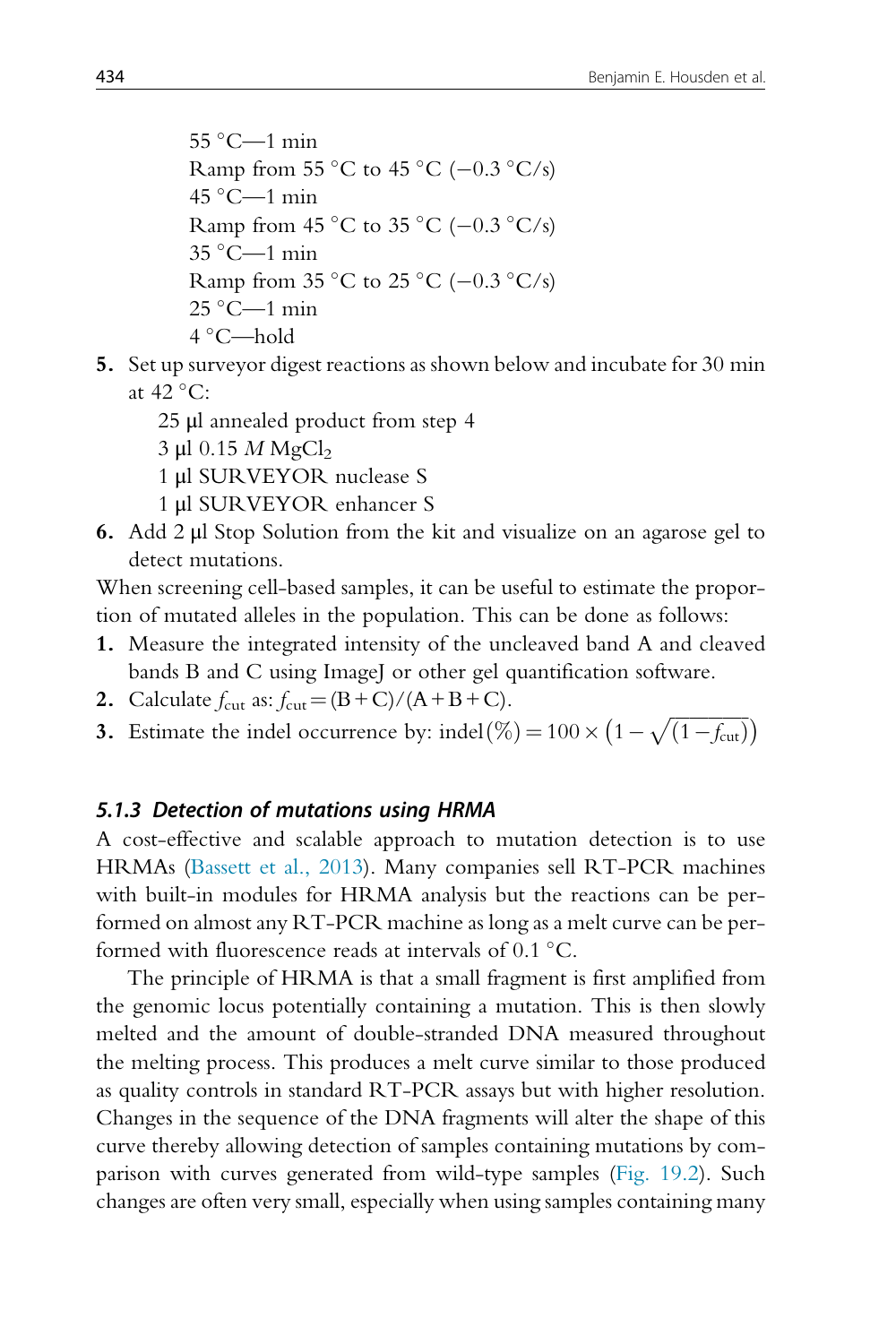different mutations, as is often the case in cell culture, so specialized software is required to detect them.

This assay is also more sensitive than the other methods, meaning that flies can be screened at the G0 generation and therefore reducing the amount of work required to isolate mutant lines. To generate genomic DNA from the G0 generation, it is recommended that crosses are set up to produce the F1 generation for all G0s and whole flies are used for DNA preps once it is clear that the crosses will produce progeny. Note that wing DNA preps cannot be used in this case because mutations are likely to be in the germ line.

Materials

- Standard PCR reagents including a high-fidelity polymerase enzyme
- Suitable primers for nested amplification
- Precision melt supermix (Bio-Rad) or other similar reaction mix
- RT-PCR machine with high-resolution melt ability

Protocol

- 1. Prepare genomic DNA as described above for wings or using 50–100 μl squishing buffer for whole flies.
- 2. PCR amplify a fragment (300–600 bp) around the sgRNA target site using the following reaction mixture and PCR program:

Reaction mixture:

2 μl DNA 10 μl buffer 1 μl dNTPs  $(25 \text{ mM each})$ 1 μl primers (10 μ $M$  each) 0.5 μl Phusion polymerase 1.25 μl  $MgCl<sub>2</sub>$  (100 m*M*) 34.25 μl water PCR program: 98 °C-3 min  $98 °C - 30 s$ 

```
50 °C - 30 s72\degreeC—30 s
Goto step 2—34 times
```

```
10^{\circ}C hold
```
3. Run 5 μl of reaction products on a gel to determine whether the correct size fragment has been produced. It is not necessary to obtain a specific product because nonspecific bands will not be reamplified in the following steps.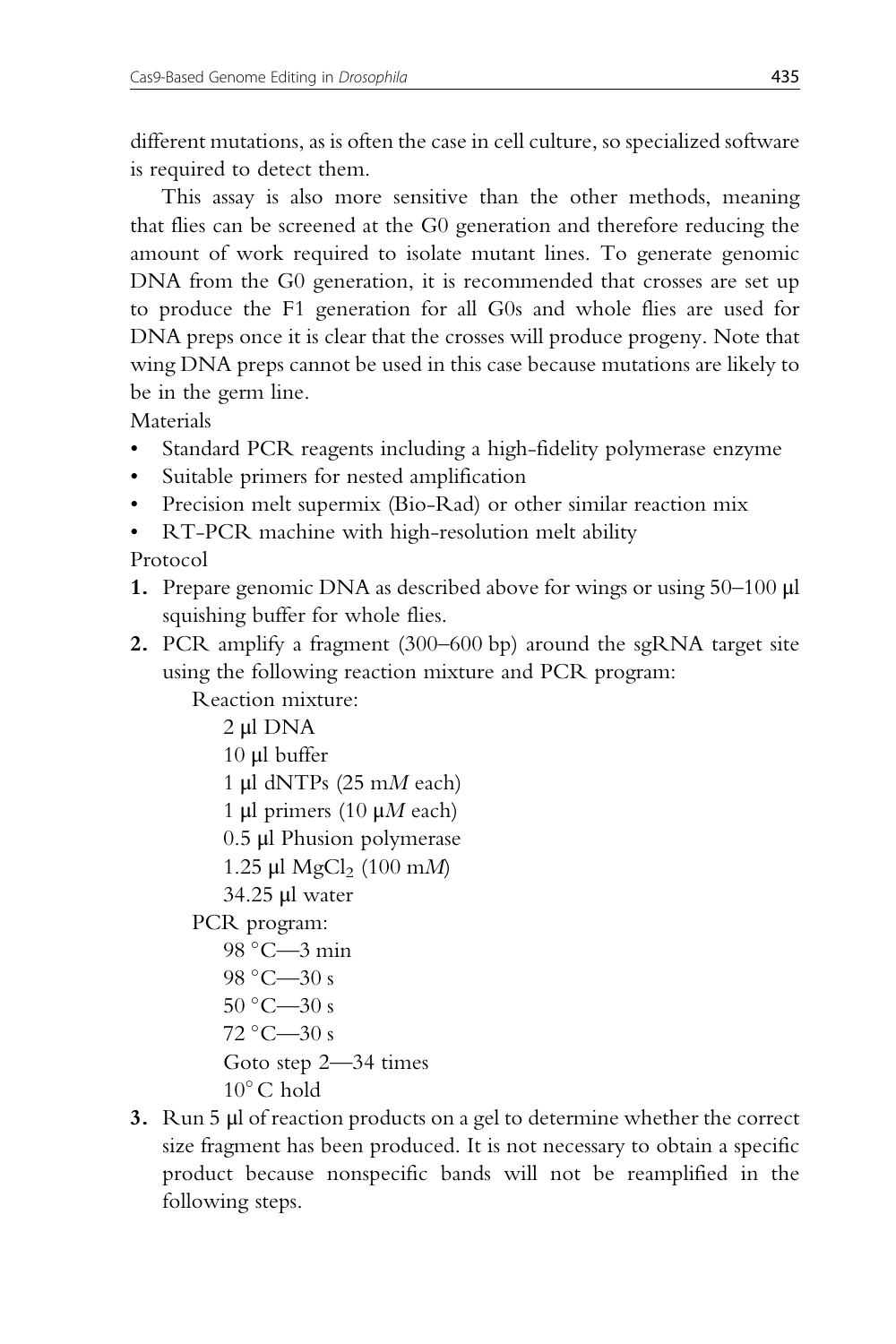- 4. Dilute PCR product 1:10,000 using water.
- 5. Set up a nested PCR and melt assay in an RT-PCR machine as follows: Reaction mixture:
	- 1 μl DNA template 5 μl precision melt supermix 0.3 μl left primer (10 μ*M*) 0.3 μl right primer (10 μ*M*) 3.4 μl water HRMA program: 95 °C—3 min  $95 °C - 18 s$  $50 °C - 30 s$ Fluorescence read Repeat 50 times 95 °C-2 min  $25 °C - 2 min$  $4^{\circ}$ C—2 min Melt curve from 55  $\mathrm{^{\circ}C}$  to 95  $\mathrm{^{\circ}C}$  with fluorescence reads every  $0.1 \degree C$

Even small amounts of nonspecific product can affect the results of the HRMA. The method described above uses nested PCR in order to avoid the need to optimize the original PCR. However, it is possible to skip the first PCR amplification step when highly specific primers can be designed.

## 5.2. Analysis of HRMA data

Many RT-PCR machines come with commercial HRMA analysis software, which can be used to identify samples carrying mutations following the manufacturer's instructions. However, if such software is not available, an online tool can be used. For example, we recently developed HRMAnalyzer [\(http://www.flyrnai.org/HRMA\)](http://www.flyrnai.org/HRMA) (Housden, Flockhart, & Perrimon, unpublished), which can be used to identify samples carrying mutations either using a clustering-based approach or via statistical comparison with control samples.

## ACKNOWLEDGMENTS

We would like to thank David Doupé and Stephanie Mohr for helpful discussion in the preparation of this chapter. Work in the Perrimon lab is supported by the NIH and HHMI.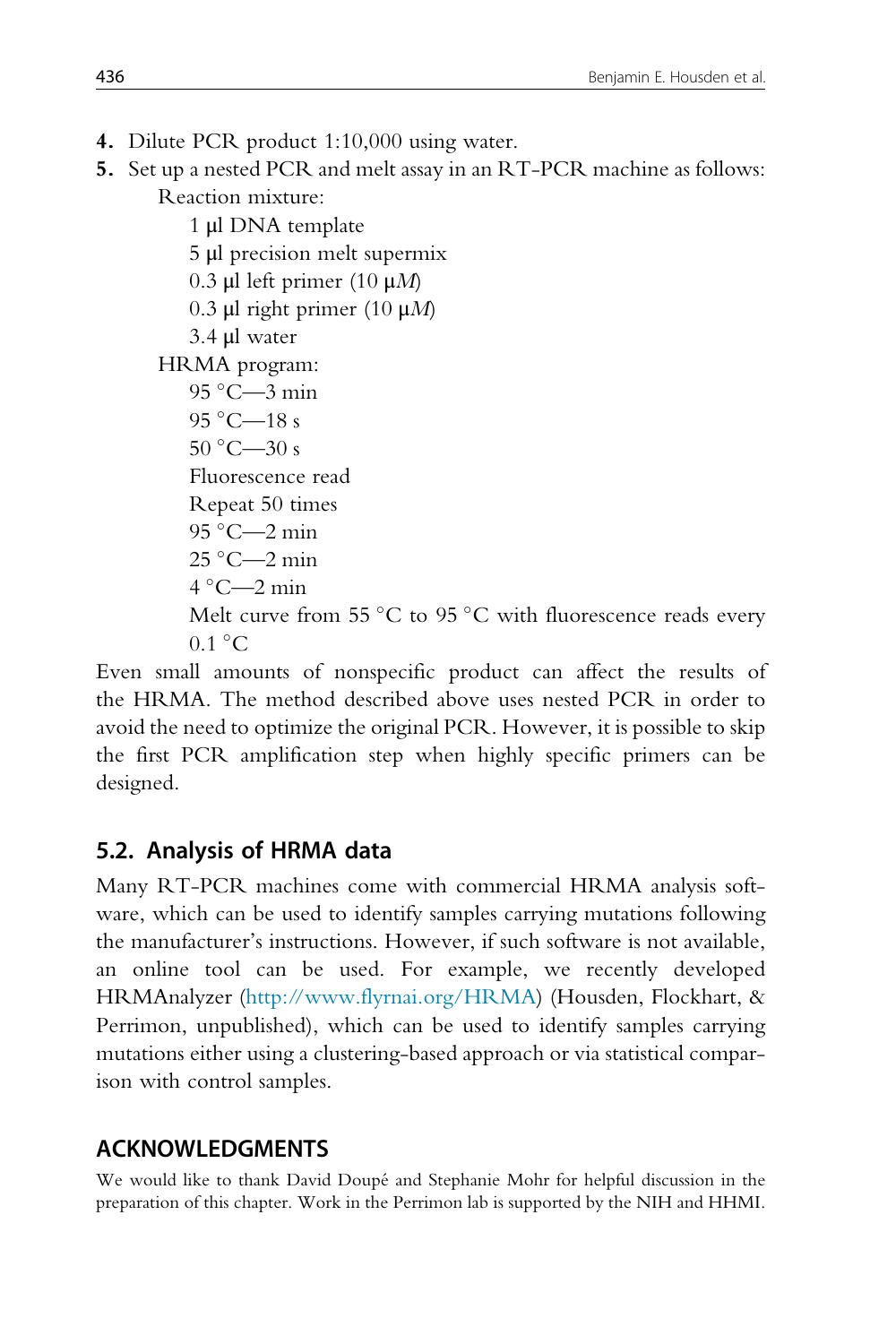#### <span id="page-22-0"></span>**REFERENCES**

- Auer, T. O., Duroure, K., De Cian, A., Concordet, J. P., & Del Bene, F. (2014). Highly efficient CRISPR/Cas9-mediated knock-in in zebrafish by homology-independent DNA repair. Genome Research, 24(1), 142–153. [http://dx.doi.org/10.1101/](http://dx.doi.org/10.1101/gr.161638.113) [gr.161638.113](http://dx.doi.org/10.1101/gr.161638.113).
- Bassett, A. R., & Liu, J. L. (2014). CRISPR/Cas9 and genome editing in Drosophila. Journal of Genetics and Genomics, 41(1), 7–19. [http://dx.doi.org/10.1016/j.jgg.2013.12.004.](http://dx.doi.org/10.1016/j.jgg.2013.12.004)
- Bassett, A. R., Tibbit, C., Ponting, C. P., & Liu, J. L. (2013). Highly efficient targeted mutagenesis of Drosophila with the CRISPR/Cas9 system. Cell Reports, 4(1), 220–228. <http://dx.doi.org/10.1016/j.celrep.2013.06.020>.
- Bassett, A. R., Tibbit, C., Ponting, C. P., & Liu, J. L. (2014). Mutagenesis and homologous recombination in Drosophila cell lines using CRISPR/Cas9. Biology Open, 3(1), 42–49. [http://dx.doi.org/10.1242/bio.20137120.](http://dx.doi.org/10.1242/bio.20137120)
- Beumer, K., Bhattacharyya, G., Bibikova, M., Trautman, J. K., & Carroll, D. (2006). Efficient gene targeting in Drosophila with zinc-finger nucleases. Genetics, 172(4), 2391–2403. [http://dx.doi.org/10.1534/genetics.105.052829.](http://dx.doi.org/10.1534/genetics.105.052829)
- Beumer, K. J., & Carroll, D. (2014). Targeted genome engineering techniques in Drosophila. Methods, 68(1), 29–37. [http://dx.doi.org/10.1016/j.ymeth.2013.12.002.](http://dx.doi.org/10.1016/j.ymeth.2013.12.002)
- Beumer, K. J., Trautman, J. K., Bozas, A., Liu, J. L., Rutter, J., Gall, J. G., et al. (2008). Efficient gene targeting in Drosophila by direct embryo injection with zinc-finger nucleases. Proceedings of the National Academy of Sciences of the United States of America, 105(50), 19821–19826. [http://dx.doi.org/10.1073/pnas.0810475105.](http://dx.doi.org/10.1073/pnas.0810475105)
- Beumer, K. J., Trautman, J. K., Christian, M., Dahlem, T. J., Lake, C. M., Hawley, R. S., et al. (2013). Comparing zinc finger nucleases and transcription activator-like effector nucleases for gene targeting in Drosophila. G3, 3(10), 1717–1725. [http://dx.doi.org/](http://dx.doi.org/10.1534/g3.113.007260) [10.1534/g3.113.007260](http://dx.doi.org/10.1534/g3.113.007260).
- Beumer, K. J., Trautman, J. K., Mukherjee, K., & Carroll, D. (2013). Donor DNA utilization during gene targeting with zinc-finger nucleases. G3, 3(4), 657–664. [http://dx.doi.](http://dx.doi.org/10.1534/g3.112.005439) [org/10.1534/g3.112.005439](http://dx.doi.org/10.1534/g3.112.005439).
- [Bibikova, M., Golic, M., Golic, K. G., & Carroll, D. \(2002\). Targeted chromosomal cleavage](http://refhub.elsevier.com/B978-0-12-801185-0.00019-2/rf0050) [and mutagenesis in Drosophila using zinc-finger nucleases.](http://refhub.elsevier.com/B978-0-12-801185-0.00019-2/rf0050) Genetics, 161(3), 1169–1175.
- Bottcher, R., Hollmann, M., Merk, K., Nitschko, V., Obermaier, C., Philippou-Massier, J., et al. (2014). Efficient chromosomal gene modification with CRISPR/cas9 and PCRbased homologous recombination donors in cultured Drosophila cells. Nucleic Acids Research, 42(11), e89. [http://dx.doi.org/10.1093/nar/gku289.](http://dx.doi.org/10.1093/nar/gku289)
- Bozas, A., Beumer, K. J., Trautman, J. K., & Carroll, D. (2009). Genetic analysis of zincfinger nuclease-induced gene targeting in Drosophila. Genetics, 182(3), 641–651. <http://dx.doi.org/10.1534/genetics.109.101329>.
- Carvalho, G. B., Ja, W. W., & Benzer, S. (2009). Non-lethal PCR genotyping of single Drosophila. BioTechniques, 46(4), 312–314. [http://dx.doi.org/10.2144/000113088.](http://dx.doi.org/10.2144/000113088)
- Chapman, J. R., Taylor, M. R., & Boulton, S. J. (2012). Playing the end game: DNA doublestrand break repair pathway choice. Molecular Cell, 47(4), 497–510. [http://dx.doi.org/](http://dx.doi.org/10.1016/j.molcel.2012.07.029) [10.1016/j.molcel.2012.07.029](http://dx.doi.org/10.1016/j.molcel.2012.07.029).
- Cong, L., Ran, F. A., Cox, D., Lin, S., Barretto, R., Habib, N., et al. (2013). Multiplex genome engineering using CRISPR/Cas systems. Science, 339(6121), 819–823. <http://dx.doi.org/10.1126/science.1231143>.
- Dickinson, D. J., Ward, J. D., Reiner, D. J., & Goldstein, B. (2013). Engineering the Caenorhabditis elegans genome using Cas9-triggered homologous recombination. Nature Methods, 10(10), 1028–1034. <http://dx.doi.org/10.1038/nmeth.2641>.
- Engler, C., Kandzia, R., & Marillonnet, S. (2008). A one pot, one step, precision cloning method with high throughput capability. PLoS One, 3(11), e3647. [http://dx.doi.org/](http://dx.doi.org/10.1371/journal.pone.0003647) [10.1371/journal.pone.0003647.](http://dx.doi.org/10.1371/journal.pone.0003647)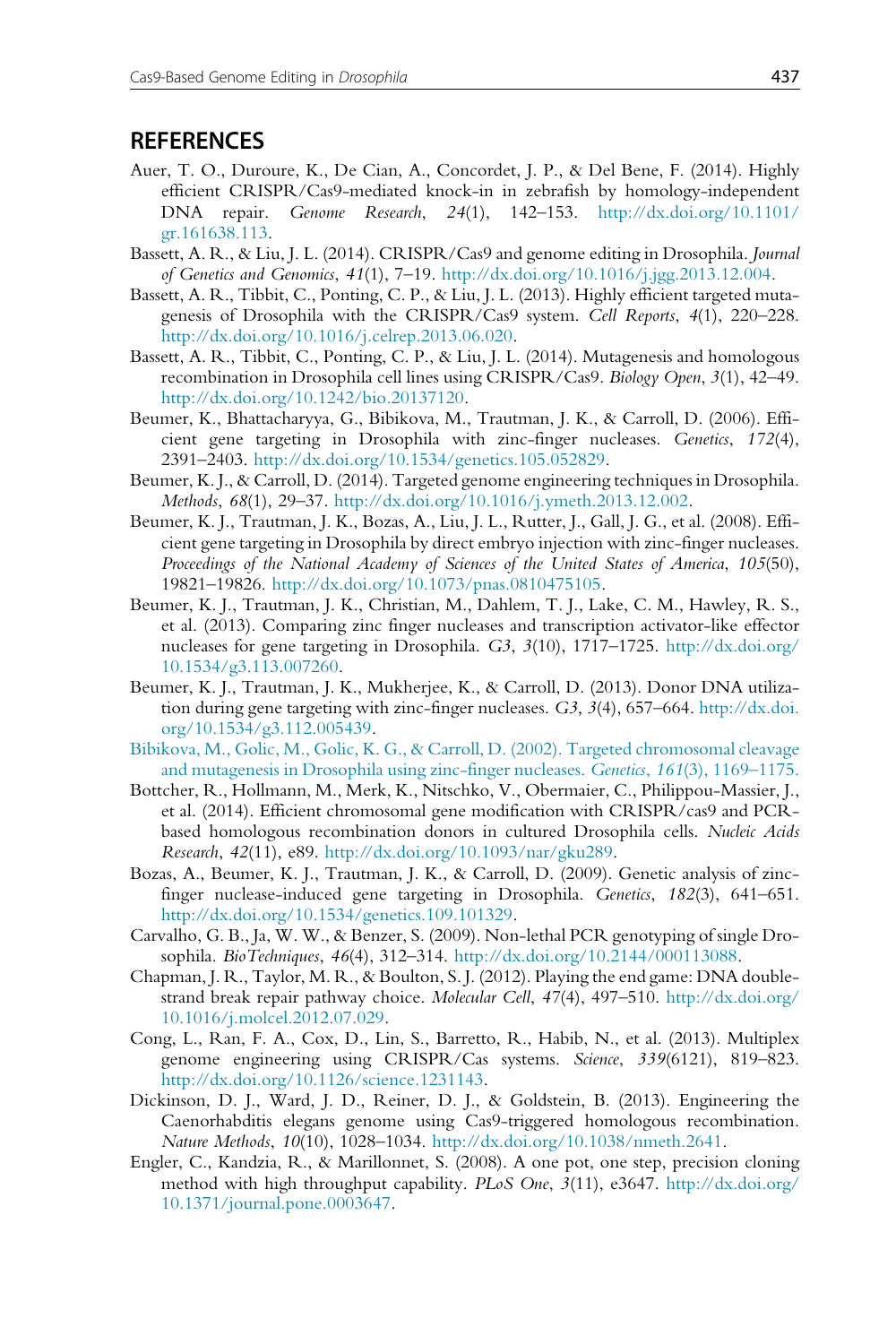- <span id="page-23-0"></span>Engler, C., & Marillonnet, S. (2014). Golden Gate cloning. Methods in Molecular Biology, 1116, 119–131. [http://dx.doi.org/10.1007/978-1-62703-764-8\\_9.](http://dx.doi.org/10.1007/978-1-62703-764-8_9)
- Fu, Y., Foden, J. A., Khayter, C., Maeder, M. L., Reyon, D., Joung, J. K., et al. (2013). High-frequency off-target mutagenesis induced by CRISPR-Cas nucleases in human cells. Nature Biotechnology, 31(9), 822–826. [http://dx.doi.org/10.1038/nbt.2623.](http://dx.doi.org/10.1038/nbt.2623)
- Gibson, D. G., Young, L., Chuang, R. Y., Venter, J. C., Hutchison, C. A., 3rd., & Smith, H. O. (2009). Enzymatic assembly of DNA molecules up to several hundred kilobases. Nature Methods, 6(5), 343–345. [http://dx.doi.org/10.1038/nmeth.1318.](http://dx.doi.org/10.1038/nmeth.1318)
- Gratz, S. J., Cummings, A. M., Nguyen, J. N., Hamm, D. C., Donohue, L. K., Harrison, M. M., et al. (2013). Genome engineering of Drosophila with the CRISPR RNA-guided Cas9 nuclease. Genetics, 194(4), 1029–1035. [http://dx.doi.org/10.1534/](http://dx.doi.org/10.1534/genetics.113.152710) [genetics.113.152710.](http://dx.doi.org/10.1534/genetics.113.152710)
- Gratz, S. J., Ukken, F. P., Rubinstein, C. D., Thiede, G., Donohue, L. K., Cummings, A. M., et al. (2014). Highly specific and efficient CRISPR/Cas9-catalyzed homology-directed repair in Drosophila. Genetics, 196(4), 961–971. [http://dx.doi.org/](http://dx.doi.org/10.1534/genetics.113.160713) [10.1534/genetics.113.160713](http://dx.doi.org/10.1534/genetics.113.160713).
- Gratz, S. J., Wildonger, J., Harrison, M. M., & O'Connor-Giles, K. M. (2013). CRISPR/ Cas9-mediated genome engineering and the promise of designer flies on demand.  $Fly$ , 7(4), 249–255. [http://dx.doi.org/10.4161/fly.26566.](http://dx.doi.org/10.4161/fly.26566)
- Heigwer, F., Kerr, G., & Boutros, M. (2014). E-CRISP: Fast CRISPR target site identification. Nature Methods, 11(2), 122–123. [http://dx.doi.org/10.1038/nmeth.2812.](http://dx.doi.org/10.1038/nmeth.2812)
- Hsu, P. D., Scott, D. A., Weinstein, J. A., Ran, F. A., Konermann, S., Agarwala, V., et al. (2013). DNA targeting specificity of RNA-guided Cas9 nucleases. Nature Biotechnology, 31(9), 827–832. [http://dx.doi.org/10.1038/nbt.2647.](http://dx.doi.org/10.1038/nbt.2647)
- Hwang, W. Y., Fu, Y., Reyon, D., Maeder, M. L., Tsai, S. Q., Sander, J. D., et al. (2013). Efficient genome editing in zebrafish using a CRISPR-Cas system. Research Support, N.I.H., Extramural.
- Jiang, W., Bikard, D., Cox, D., Zhang, F., & Marraffini, L. A. (2013). RNA-guided editing of bacterial genomes using CRISPR-Cas systems. Nature Biotechnology, 31(3), 233–239. <http://dx.doi.org/10.1038/nbt.2508>.
- [Kondo, S. \(2014\). New horizons in genome engineering of Drosophila melanogaster.](http://refhub.elsevier.com/B978-0-12-801185-0.00019-2/rf0135) [Genes & Genetic Systems](http://refhub.elsevier.com/B978-0-12-801185-0.00019-2/rf0135), 89(1), 3–8.
- Kondo, S., & Ueda, R. (2013). Highly improved gene targeting by germline-specific Cas9 expression in Drosophila. Genetics, 195(3), 715–721. [http://dx.doi.org/10.1534/](http://dx.doi.org/10.1534/genetics.113.156737) [genetics.113.156737.](http://dx.doi.org/10.1534/genetics.113.156737)
- Lee, J. S., Kwak, S. J., Kim, J., Noh, H. M., Kim, J. S., & Yu, K. (2014). RNA-guided genome editing in drosophila with the purified cas9 protein. G3, 4(7), 1291–1295. <http://dx.doi.org/10.1534/g3.114.012179>.
- Ma, M., Ye, A. Y., Zheng, W., & Kong, L. (2013). A guide RNA sequence design platform for the CRISPR/Cas9 system for model organism genomes. BioMed Research International, 2013, 270805. <http://dx.doi.org/10.1155/2013/270805>.
- Mali, P., Aach, J., Stranges, P. B., Esvelt, K. M., Moosburner, M., Kosuri, S., et al. (2013). CAS9 transcriptional activators for target specificity screening and paired nickases for cooperative genome engineering. Nature Biotechnology, 31(9), 833–838. [http://dx.doi.](http://dx.doi.org/10.1038/nbt.2675) [org/10.1038/nbt.2675.](http://dx.doi.org/10.1038/nbt.2675)
- Mali, P., Yang, L., Esvelt, K. M., Aach, J., Guell, M., DiCarlo, J. E., et al. (2013). RNAguided human genome engineering via Cas9. Science, 339(6121), 823-826. [http://dx.](http://dx.doi.org/10.1126/science.1232033) [doi.org/10.1126/science.1232033](http://dx.doi.org/10.1126/science.1232033).
- Mohr, S. E., Hu, Y., Kim, K., Housden, B. E., & Perrimon, N. (2014). Resources for functional genomics studies in Drosophila melanogaster. Genetics, 197(1), 1–18. [http://dx.](http://dx.doi.org/10.1534/genetics.113.154344) [doi.org/10.1534/genetics.113.154344](http://dx.doi.org/10.1534/genetics.113.154344).